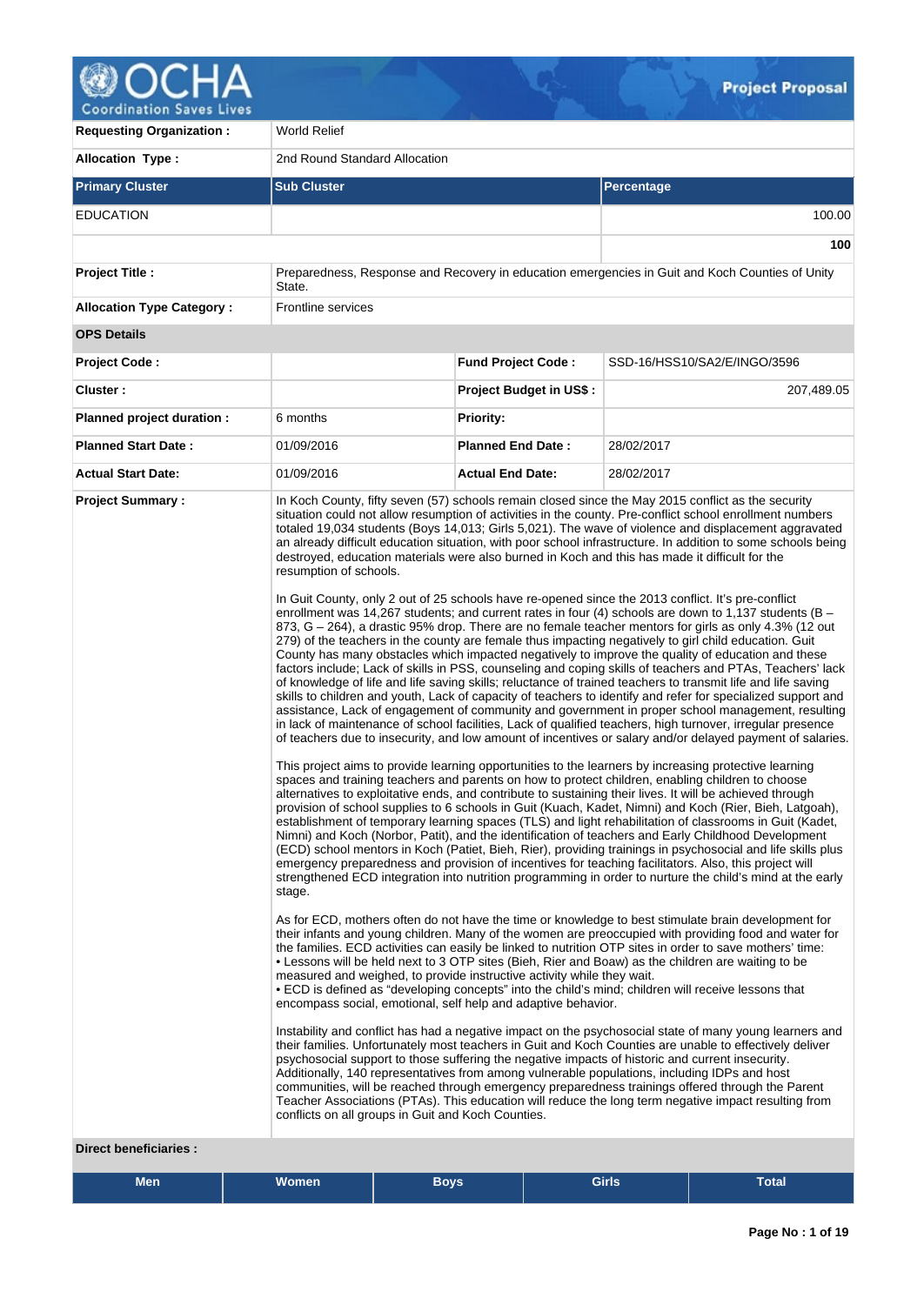| ∫910. ا | 941.ا | 6,851 | 4.279 | 14,981 |
|---------|-------|-------|-------|--------|
|         |       |       |       |        |

#### **Other Beneficiaries :**

| <b>Beneficiary name</b>                                     | <b>Men</b> | <b>Women</b> | <b>Boys</b> | <b>Girls</b> | <b>Total</b> |  |  |
|-------------------------------------------------------------|------------|--------------|-------------|--------------|--------------|--|--|
| Children under 5                                            | 0          |              | 800         | 960          | 1,760        |  |  |
| Internally Displaced People                                 | 855        | 875          | 1,586       | 854          | 4,170        |  |  |
| People in Host Communities                                  | 875        | 966          | 4,465       | 2,465        | 8,771        |  |  |
| Trainers, Promoters, Caretakers,<br>committee members, etc. | 180        | 100          |             | 0            | 280          |  |  |
| <b>Indirect Beneficiaries:</b>                              |            |              |             |              |              |  |  |

### **Catchment Population:**

## **Link with allocation strategy :**

This project will benefit the children and young people through provision of "access to learning" opportunities include providing temporary/emergency learning spaces, provided school supplies and facilities, emergency teaching/learning materials and protection for the affected children and young people that will enhance education continuity and improve enrollment rates in schools. The project will also impart coping mechanism to the affected children and young people through psychosocial support, trauma healing as well recreational activities that strengthen their skills and become confident, self-reliant, achievement-oriented and emotionally controlled. This project will focus at areas not covered by GESS in order to benefit children and young people, including teachers whose schools are not benefiting from GESS project to provide incentives to volunteer teachers.

### **Sub-Grants to Implementing Partners :**

| <b>Partner Name</b> | <b>Partner Type</b> | <b>Budget in US\$</b> |
|---------------------|---------------------|-----------------------|
| World Relief        | International NGO   | 200,000.00            |
|                     |                     | 200,000.00            |

## **Other funding secured for the same project (to date) :**

| Other Funding Source | <b>Other Funding Amount</b> |
|----------------------|-----------------------------|
|                      |                             |

### **Organization focal point :**

| <b>Name</b>                      | <b>Title</b>                            | <b>Email</b>      | Phone            |  |  |  |
|----------------------------------|-----------------------------------------|-------------------|------------------|--|--|--|
| Darren Harder                    | <b>Country Director</b>                 | DHarder@wr.org    | +211(0)954634201 |  |  |  |
| Heidi Dessecker                  | Program Officer (HQ) for<br>South Sudan | HDessecker@wr.org | +1 4434511970    |  |  |  |
| Hebdavi Muhindo                  | Program Director                        | HMuhindo@wr.org   | +211 913491578   |  |  |  |
| Paul Lokaba                      | <b>Education Program</b><br>Manager     | plokaba@wr.org    | +211 955555007   |  |  |  |
| <b>BACKGROUND</b>                |                                         |                   |                  |  |  |  |
| 1. Humanitarian context analysis |                                         |                   |                  |  |  |  |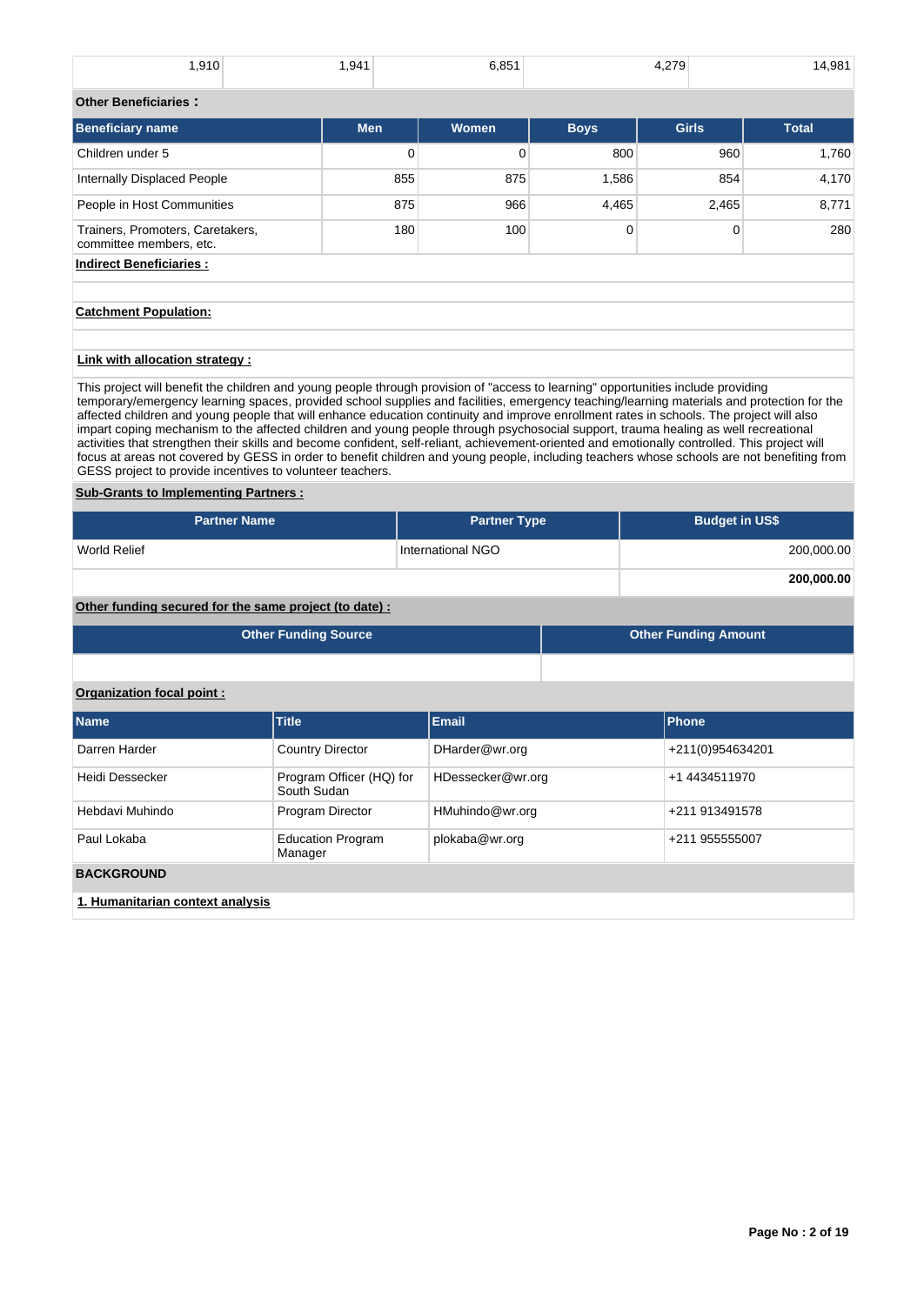Koch County has been continuously precarious for the past eleven months, exposing children to various conflicts, and potentially resulting in a grim future for the next generation. The current wave of violence and displacement only aggravated an already difficult education situation, with low rates of enrollment, limited participation of girls in schooling and poor school infrastructure. The crisis has created an additional access challenge for state institutions to effectively prepare for and respond to critical education needs of the communities most affected by the conflict, and has provided few alternatives to boys from going out to join the fight. It is estimated that 42% of the population is forced to join the army between the ages of 8 to 12 years, and have already left schooling (Koch County Education Department & WR assessment report 25th February – 6th March, 2016). Without immediate attention to the educational needs of the affected children, most of them will have missed out on an entire year of schooling or more. An assessment of the educational system by the Koch County Education Department highlighted that since the conflict begun most learning materials have been looted or destroyed, school assets have been taken by military actors, and some temporary schools were destroyed.

Guit County continues to bear the brunt of underdevelopment in education resources and a continuous state of interethnic conflicts caused by the political differences, cattle rustling and natural disasters including seasonsal flooding and drought. These events have resulted in massive displacement in and out of Guit County, eroded coping mechanisms, and constrained food and livelihoods security. The most vulnerable members of the community are women and children, whose livelihoods pattern has been drastically undermined by the on-going conflict, and the related human rights violations and abuses, as well as food insecurity in the County. According to SSRRA officials, besides 2540 vulnerable host population in Nimni, the county has the total number of people in need according to the SSRRA is 87,280 (IDPs 71,000; Host community 16,280), most of them women and children.

Koch County has about 3,890 IDPs (Women 1,450; Girls 786; Men 1,100; Boys 554) of whom would benefit directly from this project. The girl children are particularly adversely affected due to low enrolment rates with Koch County having twice as many boys are currently enrolled. Schools in Koch have few permanent structures and most learners attend classes under tree shades. Those structures present are dilapidated and learners use tree shades, and therefore, during rainy and windy conditions, learning is disrupted. Girl child education is low due to lack of a child friendly environment with sanitation facilities for girls – 92% of the learners have no access to latrines). Teachers present are unable to effectively deliver quality learning since they have no salaries, no instructional materials and qualified teachers are few with a ratio of 60 pupils per qualified teacher and most teachers lacks psychosocial training to help learners in emergencies.

In Koch County, the HNO severity score is rated 0.55, or severity class 3, and in addition to that, 98% of learners have no access to clean water and close to 20% are malnourished (WR Nutrition GAM rate data in Koch). This scenario impacts children negatively, particularly the girl child who is most often forced to help their mothers in provision of water and other household chores leading to a low female enrolment rate of 44% countywide.

Due to the aforementioned challenges, many girls have been forced to drop out of school early and the quality of learning is affected. There are only 3.8% female teacher mentors including ECD mentors (8 out of 208) of the teachers in Koch County are female thus impacting negatively to girl child education.

#### **2. Needs assessment**

Reports from IRNA conducted in Guit County from 4 - 6th March, 2015 shows that Guit has many obstacles which impacted negatively to improve the quality of education and these factors include;

1. Need for more and safe learning environments:

a. Schools are damaged and destroyed to make learning takes place for the continuity of education for the newly IDPs children and the host community as Guit County hosts IDPs movements within and around the county like Nimni Payam hosting 14,000 people, mostly women and children and its estimated 95% of children are out of school in Guit as Only 2 out 27 schools were re-opened.

b. Lack of gender segregated WASH facilities

c. Regular and heavy rains and flooding damage the learning spaces, especially the TLS

d. Fighting and school occupations have impacted the permanent and semi permanent schools (1/3 of schools in South Sudan), resulting in closure of many of them,

e. Lack of engagement of community and government in proper school management, resulting in lack of maintenance of school facilities

f. Lack of skills and tools in and for school management g. Use of non child friendly practices such as corporal punishment

h. Use of schools compounds for forced recruitment of children and other forms of children exploitation

2. Need to improve the quality of education:

a. Lack of qualified teachers, high turnover, irregular presence of teachers due to insecurity, low amount of incentives or salary and/or

delayed payment of salaries,

b. Few Early Childhood Development (ECD) facilities

c. Poor knowledge of teachers, parents and community leaders of ECD

d. Lack of skills in ECD methodology;

e. Poor teaching skills and few abilities to manage a class in a child friendly manner, plan school activities or assess and evaluate children progress;

f. Lack of learning and teaching supplies, including textbooks;

g. Lack of skills in PSS, counseling and coping skills of teachers and PTAs

In Koch County; The County Education Department highlighted that since the 2013 conflict begun most learning materials had been looted or destroyed, school assets had been taken by military actors, and some temporary schools were destroyed (UNMISS Mission Report 27th May 2015) and these factor has made Only 34% of girls were enrolled in May 2015. Many young girls drop out of school because of continued insecurity, early and/or forced marriages and peer influence. Additionally girls are engaged in domestic shores at home including fetching water and firewood, taking food items for sale in the local market, washing clothes along the swamps and making tea in the public places (local market) to earn a small income for the family. These factors have hindered girls' opportunity to enroll in school. The community will be sensitized on the importance of girl-child education, female teachers mobilized to act as matrons to continue counseling the young girls, provision of sanitary kits to Girls, Girl education clubs (GEC) will be formed as an advocacy tool for girls' rights in education as these requirements will improve girl's retention and enrollment. In reference to frequent movements of IDPs from Koch and Guit Counties into Betniu PoC seeking for basic services for example education; World Relief seeks to implement its education activities as "IDPs Returns) in order to engage all the affected children and young people to have access to education as they missed schooling since the conflict erupted in 2013.

### **3. Description Of Beneficiaries**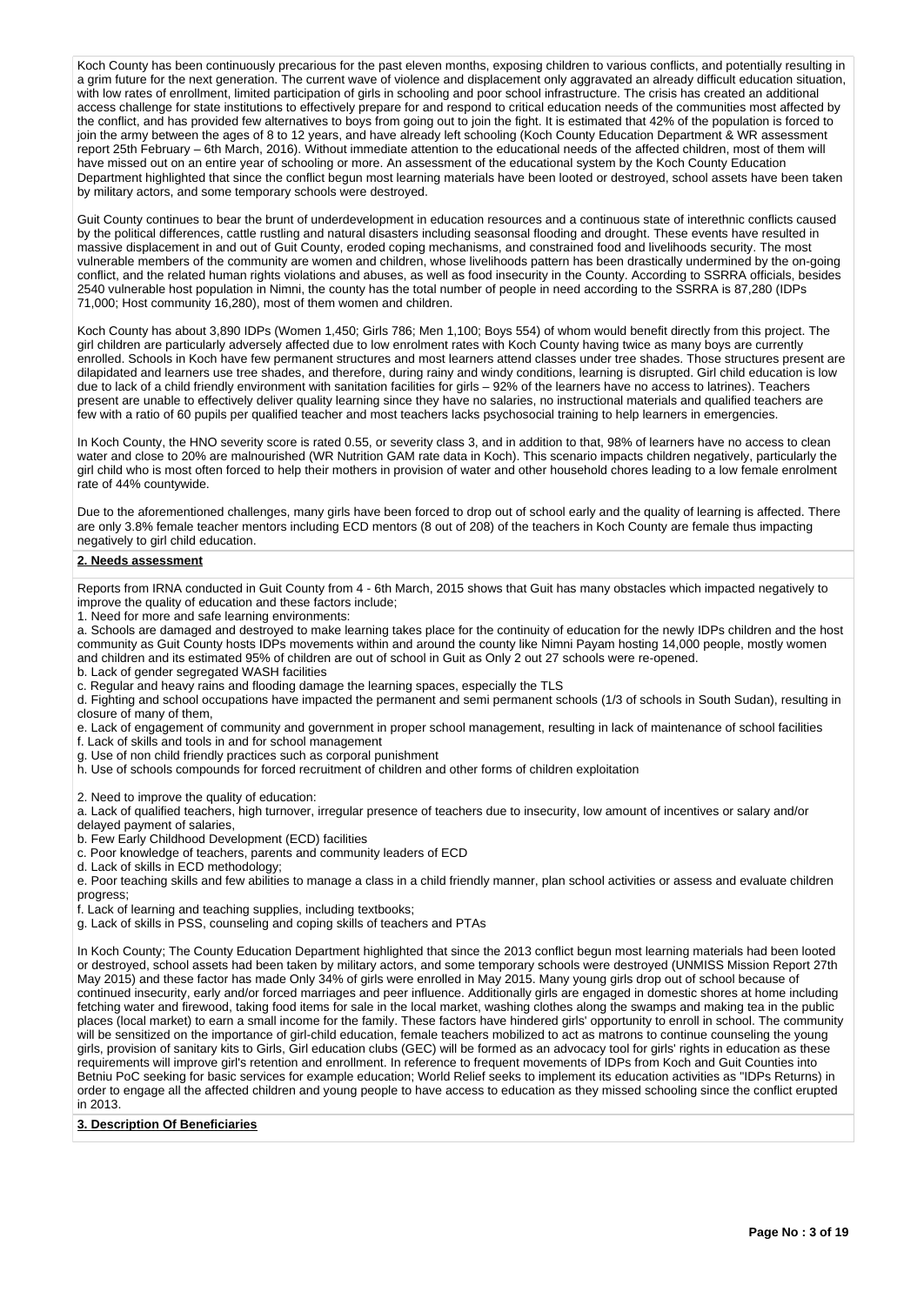Total: 14,981 individuals; learners, teachers, community members

Descriptions of the beneficiaries:

\* Children and young people benefiting from 6 temporary learning spaces serving 10,905 learners and life skills; trainings serving 3,200 Broken down two different ways, as follows.

1) By Gender - Learners 10,905: (Boys 6,250 Girls 4,655)

2) By Category: Host community children 4,500 – Boys 2,865; Girls 1,635; IDP children 1,340: Boys – 786, Girls – 554 – ECD 1,304: Boys 560 Girls 744

\* Community members (Adults & young people) benefiting from awareness campaigns and life skills: Host community/IDP 6681 – Men 2,650; Women 4,031

\* Life skills trained individuals 280 – Men 180; Women 100.

Representatives of the targeted beneficiaries were interviewed, both through face-to-face discussion and focus group discussions, finding out that women and children have suffered the most from the conflicts which has severely limits the future of the young people. Awareness campaigns to communities on the inclusive education for children with disabilities to reduce stigmatization and discrimination. Children with disabilities including boys and girls will be involved in active participation in the learning process as well teachers be trained on how to handle children with disabilities at schools.

#### **4. Grant Request Justification**

In Guit County, World Relief established its static presence since January 2016, implementing a Health Pooled Fund Project with an initial entry as mobile health intervention and from April 2016, World Relief started managing routine health activities and establishment of one (1) PHCC (Primary Health Care Center and four (4) PHCU (Primary Health Care Units). World Relief's model is to integrate all of the programs that we do in an area in order to holistically strengthen society and protect the most vulnerable.

WR has extensive experience in education programming in South Sudan and is committed to building education systems within the country so that all children are able to access basic education. WR's humanitarian work in Koch County, Unity State has exposed us to the extensive education needs of children within the county, including the need for trauma counseling infused into education programs. It is therefore imperative that a coherent strategy for providing education to school age children in Guit and Koch be developed and implemented.

World Relief has set out to undertake education life-saving activities in Guit and Koch Counties. In these circumstances, many school supplies were destroyed and there is need to facilitate re-supplying these to the schools to facilitate learning. School PTAs have yet to put in place any contingency plans on how they should run the education system, leaving many children dropping out of school and losing valuable learning time. WR intends to equip these PTAs with skills that shall facilitate the community to strengthen their coping mechanisms when they are forced to relocate to other areas. Institutionally, there's also the need to strengthen the County Education Department to be able to offer:

- Continuous training and monitoring to PTAs on their roles and responsibilities.

- Offer psychosocial help training to teachers to help traumatized children.

- Identify suitable sites where communities relocating due to cyclical flooding can have their children continue with learning through advance plans

World Relief's experience closely mentoring the County Health Department in four Counties of Unity State (Koch, Guit, Mayom and Abiemnom), plus our prior education experience makes us well equipped to meet these needs.

WR has been working in Koch County, Unity State, for the past ten years and is currently active doing primary health care, nutrition, and some basic food security and livelihoods interventions. In Education endeavours, we partner closely with the Ministry of Education, as well as the Episcopal Church of Sudan/South Sudan (ECS/SS) education department, and are currently implementing a UNICEF education in emergencies program targeting 16,000 children, including ECD being integrated into nutrition OTP sites. ECD activities can easily be linked to nutrition OTP sites on the following:

• Lessons will be held next to 4 OTP sites in Koch County (Koch, Bieh, Rier & Boaw) as the children are waiting to be measured and weighed, to provide instructive activity while they wait.

• ECD is defined as "developing concepts" into the child's mind; children will receive lessons that encompasses social, emotional, self help and adaptive behavior.

Over the three years from 2010-2012, WR worked closely with the Episcopal Church in Sudan (ECS) in seven (7) states through the Basic Services Fund (BSF) on a teacher training program funded by DFID, training over 400 teachers in three stages of in-service training, conducting PTA and education administrator trainings, and advancing the curriculum development. In partnership with Episcopal Church of Sudan/South Sudan (ECS/SS), World Relief participated in the implementation of EiE in Upper Nile State which include establishment/rehabilitation of temporary learning spaces, distribution of school-in-a-box kits, ECD kits, teacher training, life skills awareness and psychosocial support, provision of recreational activities.

### **5. Complementarity**

## **LOGICAL FRAMEWORK**

### **Overall project objective**

Preparedness, Response and Recovery in education emergencies in Guit and Koch Counties of Unity State.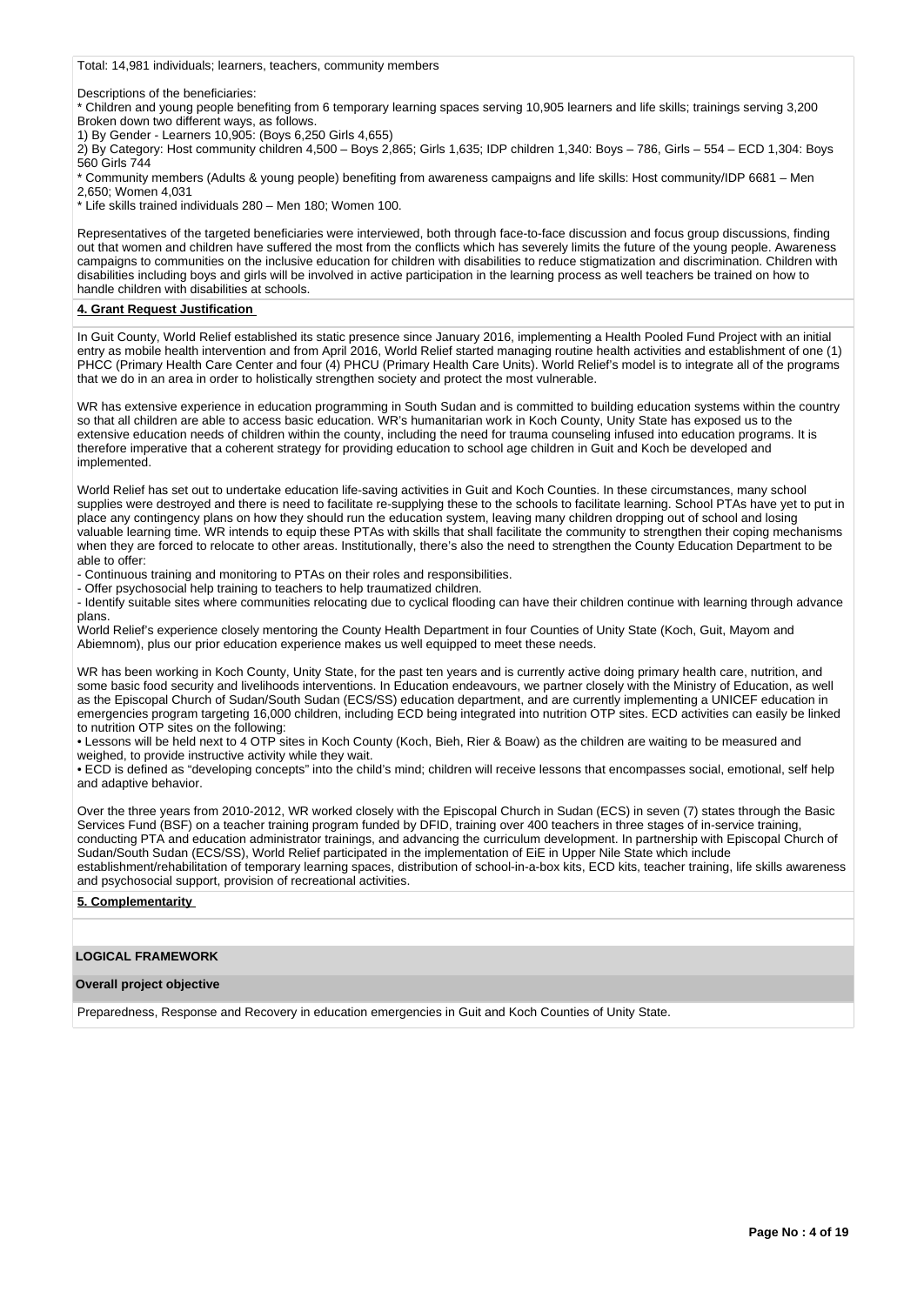| <b>EDUCATION</b>                                                                                                                                                                                                                  |                                                                                                                   |                                 |
|-----------------------------------------------------------------------------------------------------------------------------------------------------------------------------------------------------------------------------------|-------------------------------------------------------------------------------------------------------------------|---------------------------------|
| <b>Cluster objectives</b>                                                                                                                                                                                                         | <b>Strategic Response Plan (SRP) objectives</b>                                                                   | <b>Percentage of activities</b> |
| CO1: Conflict-affected children and young<br>people are protected through access to safe<br>and secure learning environments                                                                                                      | HRP 2016 SO1: Save lives and alleviate<br>suffering through safe access to services and<br>resources with dignity | 40                              |
| CO2: Conflict-affected children and young<br>people's psychosocial recovery and cognitive<br>development are strengthened through<br>Education in Emergency, inclusive of basic<br>education, vocational training and life skills | HRP 2016 SO1: Save lives and alleviate<br>suffering through safe access to services and<br>resources with dignity | 50                              |
| CO3: Immediate and future threats are<br>prevented and minimized through the<br>provision of life-saving education to children<br>and young people affected by the crisis                                                         | HRP 2016 SO2: Ensure communities are<br>protected, capable and prepared to cope with<br>significant threats       | 10                              |

**Contribution to Cluster/Sector Objectives :** This project will provide access and quality education to children, young people and adults affected by conflicts as well foster the capacity of early childhood development (ECD) programs through integration of ECD into nutrition programming. World Relief will coordinate the project activities with UNICEF, SMoGEI and education partners during the project implementation as it's aimed to strengthen the partnerships.

In partnerships with UNICEF, World Relief has achieved to established 31 temporary learning spaces at Liech Primary School – Bentiu PoC to serve as safe spaces for recreation and psychological support. With the ECD support, these has increased enrollment rates of children in the PoC schools by imparting ECD knowledge and skills to teachers on how to handle children at the early stage. World Relief have trained 140 teachers across Bentiu PoC, Koch and Boaw through In-service teacher training, psychosocial support and life-skills. World Relief propose to continue to implement education intervention in Guit and Koch Counties because many children have missed schooling since the 2013 conflicts erupted. Its estimated 40,000 children to have access to basic education and early childhood development at their early stages.

#### **Outcome 1**

Increased access to inclusive, safe and protective emergency learning spaces for children and youth affected by conflict in Guit and Koch Counties.

### **Output 1.1**

#### **Description**

Emergency learning spaces are established or rehabilitated.

#### **Assumptions & Risks**

Local materials will be available to support school rehabilitation.

#### **Activities**

### **Activity 1.1.1**

1.1 Carry out rapid assessments and monitor schools in terms of facilities and teaching activities;

1.2 Rehabilitate or improve identified schools or build new TLS, including gender segregated WASH facilities in coordination with WaSH partners;

1.3 Create or revive Parent Teacher Associations (PTAs) and train their members in the basic principles of civic engagement;

1.4 Training of Teachers, PTAs, County Education personnel and community leaders in school management;

1.5 Recruitment of EiE volunteers, training in child centered teaching skills and monitoring of their activities in compliance with Cluster guidelines and South Sudan Teacher Code of Conduct;

1.7 Carry out sensitization campaigns in the community to encourage education and positive discipline, with focus on girl education, and promote learning spaces, included schools as zones of peace;

1.8 Support to the MoEST in the coordination of the Education Cluster in Unity State.

### **Indicators**

|                                                                                  |                                                   |                                                                                                   | <b>End cycle beneficiaries</b> |              | <b>End</b><br>cycle |           |               |
|----------------------------------------------------------------------------------|---------------------------------------------------|---------------------------------------------------------------------------------------------------|--------------------------------|--------------|---------------------|-----------|---------------|
| Code                                                                             | <b>Cluster</b>                                    | <b>Indicator</b>                                                                                  | <b>Men</b>                     | <b>Women</b> | Boys  Girls         |           | <b>Target</b> |
| Indicator 1.1.1                                                                  | <b>EDUCATION</b>                                  | Frontline # of Temporary Learning<br>Spaces/classrooms rehabilitated                              |                                |              |                     |           | 6             |
| <b>Means of Verification:</b> Work completion report,<br>Photos,                 |                                                   |                                                                                                   |                                |              |                     |           |               |
| Indicator 1.1.2                                                                  | <b>EDUCATION</b>                                  | Frontline # of IDP and host community children<br>enrolled                                        |                                |              | 6,85                | 4,27<br>9 | 11,130        |
| <b>Means of Verification:</b> Admission sheet,<br>Photos,<br>Attendance records. |                                                   |                                                                                                   |                                |              |                     |           |               |
| Indicator 1.1.3                                                                  | <b>EDUCATION</b>                                  | Frontline # of girls' clubs formed for mentorship<br>and increasing enrolment of girls in schools |                                |              |                     |           | 4             |
| Group records,<br>Photos,                                                        | <b>Means of Verification:</b> Participants lists, |                                                                                                   |                                |              |                     |           |               |
| Output 1.2                                                                       |                                                   |                                                                                                   |                                |              |                     |           |               |
| <b>Description</b>                                                               |                                                   |                                                                                                   |                                |              |                     |           |               |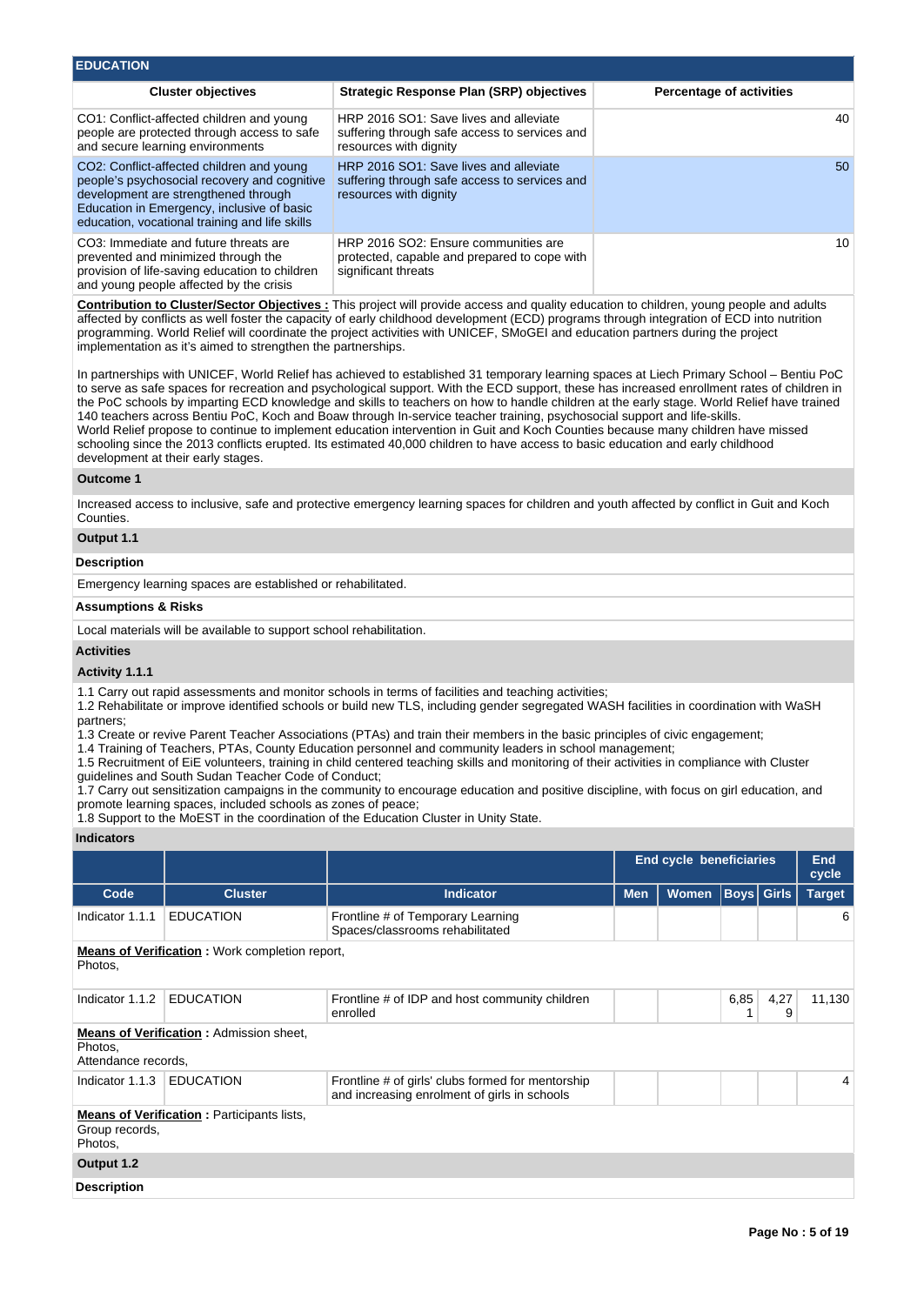| Wash and Protection activities mainstreamed in Schools          |  |
|-----------------------------------------------------------------|--|
| <b>Assumptions &amp; Risks</b>                                  |  |
| Collaboration with Wash and Protection partners continued       |  |
| <b>Activities</b>                                               |  |
| Activity 1.2.1                                                  |  |
| Teachers training on Wash and Protection components for schools |  |
| Activity 1.2.2                                                  |  |

Sensitisation of children on hygiene and formation of hygiene clubs in schools

### **Activity 1.2.3**

Teachers training on identification and referral mechanisims of children with PSS, nutrition, protection and health needs

#### **Activity 1.2.4**

Identification of schools with insufficient or inappropriate wash facilities and building or rehablitation of the facilities in partnership with Wash Partners

### **Indicators**

|                                                                                                                                                                                                                          |                                               |                                                                                                                             |            | <b>End cycle beneficiaries</b> |    |                   | End<br>cycle  |
|--------------------------------------------------------------------------------------------------------------------------------------------------------------------------------------------------------------------------|-----------------------------------------------|-----------------------------------------------------------------------------------------------------------------------------|------------|--------------------------------|----|-------------------|---------------|
| Code                                                                                                                                                                                                                     | <b>Cluster</b>                                | <b>Indicator</b>                                                                                                            | <b>Men</b> | Women                          |    | <b>Boys</b> Girls | <b>Target</b> |
| Indicator 1.2.1                                                                                                                                                                                                          | <b>EDUCATION</b>                              | Frontline # of teacher trained on referral<br>mechanisms for protection, nutrition and basic<br>health                      | 115        | 25                             |    |                   | 140           |
| <b>Photos</b><br>Attendance list                                                                                                                                                                                         | <b>Means of Verification:</b> Training Report |                                                                                                                             |            |                                |    |                   |               |
| Indicator 1.2.2                                                                                                                                                                                                          | <b>EDUCATION</b>                              | Frontline # of children who have access to PSS<br>services and referral pathways for protection,<br>nutrition, basic health |            |                                | 50 | 60                | 110           |
|                                                                                                                                                                                                                          | <b>Means of Verification:</b> Field Reports   |                                                                                                                             |            |                                |    |                   |               |
| Indicator 1.2.3                                                                                                                                                                                                          | <b>EDUCATION</b>                              | Number of Latrines build in Schools segregated<br>by gender                                                                 |            |                                |    |                   | 22            |
| <b>Photos</b>                                                                                                                                                                                                            | <b>Means of Verification:</b> Field Reports   |                                                                                                                             |            |                                |    |                   |               |
| <b>Outcome 2</b>                                                                                                                                                                                                         |                                               |                                                                                                                             |            |                                |    |                   |               |
| Strengthened cognitive development in conflict affected children and youth through formal education of good quality, psychosocial support,<br>life skills trainings and active participation of youth in community life. |                                               |                                                                                                                             |            |                                |    |                   |               |

### **Output 2.1**

**Description**

Children <5 enrolled in ECD at nutrition OTP centers demonstrate improved learning outcomes.

#### **Assumptions & Risks**

Children are available to be enrolled at ECD – OTP sites.

Parents will be available and committed to report ECD learning outcomes of their children

#### **Activities**

### **Activity 2.1.1**

2.1 Train teachers in Early Childhood Development (ECD) activities;

2.2 Raise awareness of parents and other members of community on the importance of ECD;

2.3 Train teachers in evaluation of pupils' knowledge and skills, included life skills;

2.4 Train teachers, PTAs and community leaders on the rationale of Education in Emergencies and provide EiE supplies;

2.5 Train teachers on PSS and basic counseling skills;

2.6 Build the capacities of teachers to identify and refer the special needs of boys and girls;

2.7 Train County Education personnel and community members on the basic of child centered methodologies and evaluation;

2.8 Support the enrollment of children in national primary education examinations;

2.9 Train and develop the capacities of youth to raise awareness on youth related issues among peers and the community and support their active participation in community life;

2.10 Support youth led cultural, physical and recreational activities.

#### **Indicators**

|                 |                  |                                                            | <b>End cycle beneficiaries</b> |                             | <b>End</b><br>cycle |      |        |
|-----------------|------------------|------------------------------------------------------------|--------------------------------|-----------------------------|---------------------|------|--------|
| Code            | <b>Cluster</b>   | Indicator                                                  | <b>Men</b>                     | Women  Boys  Girls   Target |                     |      |        |
| Indicator 2.1.1 | <b>EDUCATION</b> | Frontline # of IDP and host community children<br>enrolled |                                |                             | 6,85                | 4.27 | 11.130 |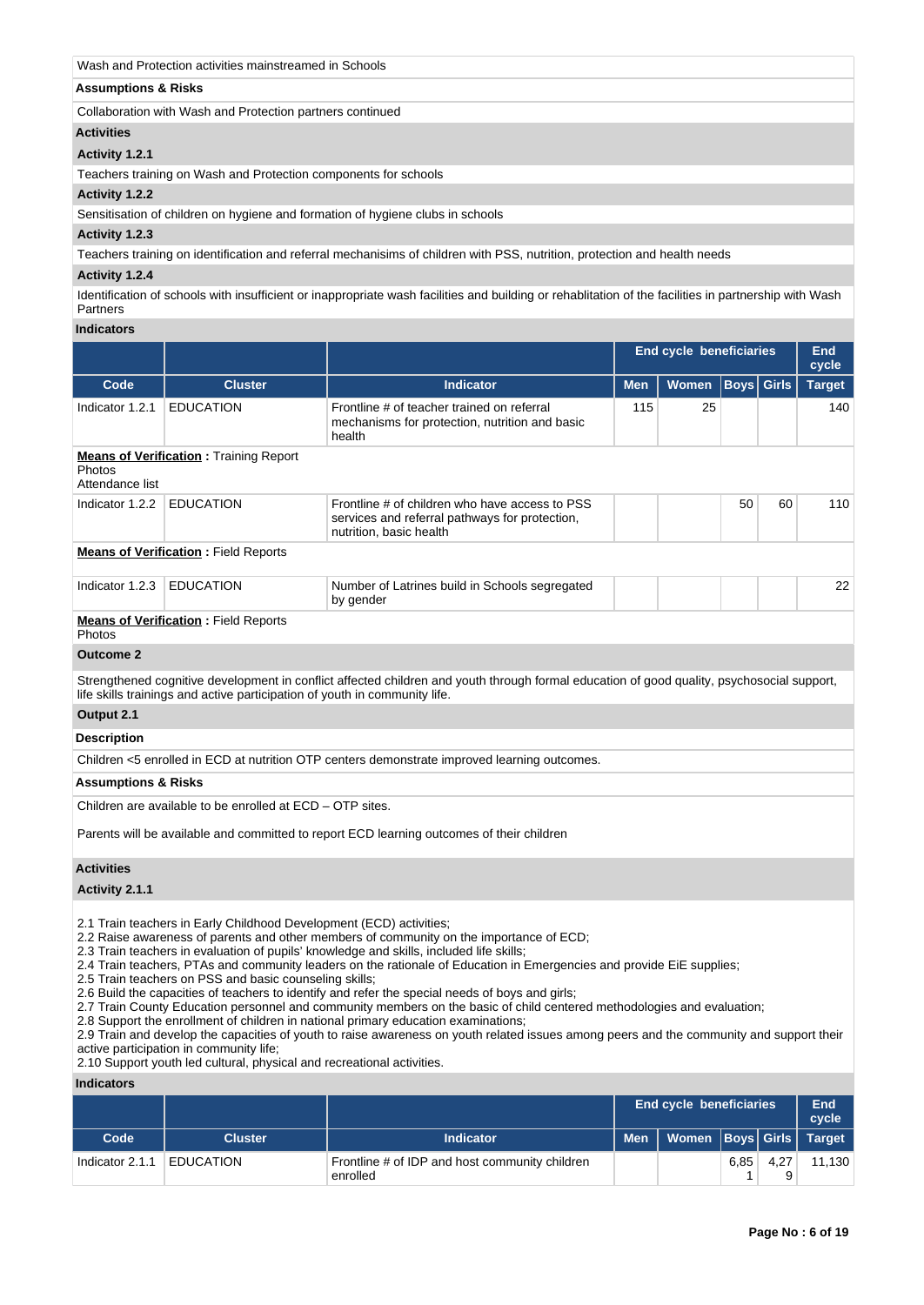# **Means of Verification :** Admission Registers,

Class Registers, Photos,

### **Outcome 3**

Strengthened resilience and overall well-being of children and young people affected by the crisis through life saving education.

## **Output 3.1**

### **Description**

Education actors are trained in life skills and psychosocial support.

## **Assumptions & Risks**

Teachers will be available to be trained

### **Activities**

### **Activity 3.1.1**

3.1 Train teachers and support peer education activities related to life saving;

3.2 Train teachers on conflict sensitive education;

3.3 Train youth on peace building and conflict resolution and support them;

- 3.4 Train teachers on peace education and conflict management.
- 3.5 Train teachers on EiE Curriculum

### **Indicators**

| iliulualui 5                                                                           |                                                      |                                                                                            |                                |              |                   |  |                     |
|----------------------------------------------------------------------------------------|------------------------------------------------------|--------------------------------------------------------------------------------------------|--------------------------------|--------------|-------------------|--|---------------------|
|                                                                                        |                                                      |                                                                                            | <b>End cycle beneficiaries</b> |              |                   |  | <b>End</b><br>cycle |
| Code                                                                                   | <b>Cluster</b>                                       | <b>Indicator</b>                                                                           | <b>Men</b>                     | <b>Women</b> | <b>Boys Girls</b> |  | <b>Target</b>       |
| Indicator 3.1.1                                                                        | <b>EDUCATION</b>                                     | Frontline # of teachers trained to provide<br>psychosocial support                         | 115                            | 25           |                   |  | 140                 |
| <b>Means of Verification:</b> Training Report,<br>Attendance sheet,<br>Training photos |                                                      |                                                                                            |                                |              |                   |  |                     |
| Indicator 3.1.2                                                                        | <b>EDUCATION</b>                                     | Frontline # of teaching facilitators paid with<br>monthly incentives in displacement sites | 115                            | 25           |                   |  | 140                 |
| EiE Facilitator Agreement form,                                                        | <b>Means of Verification:</b> Monthly payment sheet, |                                                                                            |                                |              |                   |  |                     |
| Indicator 3.1.3                                                                        | <b>EDUCATION</b>                                     | Frontline # of teachers trained in EiE Curriculum                                          | 115                            | 25           |                   |  | 140                 |
| Attendance Lists,<br>Training photos,                                                  | <b>Means of Verification:</b> Training reports,      |                                                                                            |                                |              |                   |  |                     |
| Output 3.2                                                                             |                                                      |                                                                                            |                                |              |                   |  |                     |
|                                                                                        |                                                      |                                                                                            |                                |              |                   |  |                     |

### **Description**

Parents have more awareness on Education in Emergencies and hygiene education and improved knowledge of life skills/lifesaving and peace building messages.

### **Assumptions & Risks**

Participants lists,

Photos,

### **Activities**

### **Activity 3.2.1**

3.2.1 PTA members formed.

3.2.2 Train PTA members on roles and responsibilities, education in emergencies, life-skills and psychosocial support.

3.2.3 Train PTA members on peace building and conflict management.

## **Indicators**

|                                                   |                                                   |                                                                                                                               |            | <b>End cycle beneficiaries</b> |                   | End<br>cycle  |
|---------------------------------------------------|---------------------------------------------------|-------------------------------------------------------------------------------------------------------------------------------|------------|--------------------------------|-------------------|---------------|
| Code                                              | <b>Cluster</b>                                    | <b>Indicator</b>                                                                                                              | <b>Men</b> | <b>Women</b>                   | <b>Boys</b> Girls | <b>Target</b> |
| Indicator 3.2.1                                   | <b>EDUCATION</b>                                  | Frontline # of PTA trained in life-saving skills                                                                              | 50         | 90                             |                   | 140           |
| Training reports,<br>Photos,                      | <b>Means of Verification:</b> Attendance Lists,   |                                                                                                                               |            |                                |                   |               |
| Indicator 3.2.2                                   | <b>EDUCATION</b>                                  | Frontline # of sensitization and community<br>mobilization sessions conducted on the<br>importance of girls education and GBV |            | 4                              |                   |               |
| Photos,<br>Meeting minutes,<br>Attendance sheets. | <b>Means of Verification: Participants lists,</b> |                                                                                                                               |            |                                |                   |               |
| Output 3.3                                        |                                                   |                                                                                                                               |            |                                |                   |               |
| <b>Description</b>                                |                                                   |                                                                                                                               |            |                                |                   |               |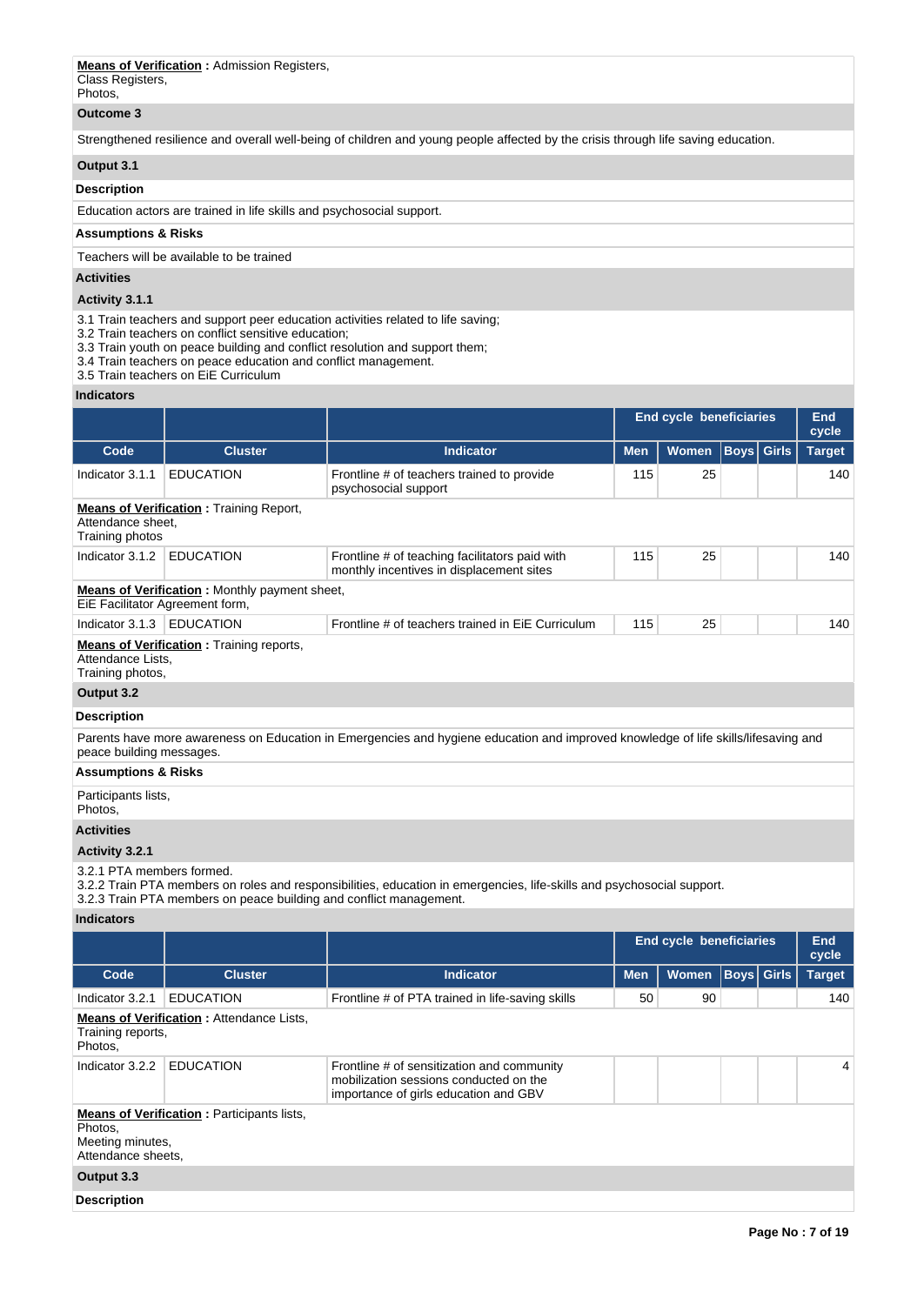### Local authorities conducted joint monitoring visits to 6 schools

#### **Assumptions & Risks**

Education Officials will be ready in visiting schools,

The security will be stable in the project sites

#### **Activities**

### **Activity 3.3.1**

3.3.1 Organize 2 joint monitoring visits to 6 supported schools in Guit and Koch

3.3.2 Organize classroom supervision to 140 teachers in 6 schools

3.3.3 Organize coaching and mentorship sessions to teachers.

#### **Indicators**

|                                                                                                                                                              |                                                                                      |                                                                                                                                                                                | <b>End cycle beneficiaries</b> | End<br>cycle |  |                   |               |  |  |  |
|--------------------------------------------------------------------------------------------------------------------------------------------------------------|--------------------------------------------------------------------------------------|--------------------------------------------------------------------------------------------------------------------------------------------------------------------------------|--------------------------------|--------------|--|-------------------|---------------|--|--|--|
| Code                                                                                                                                                         | <b>Cluster</b>                                                                       | Indicator                                                                                                                                                                      | <b>Men</b>                     | <b>Women</b> |  | <b>Boys</b> Girls | <b>Target</b> |  |  |  |
| 115<br>25<br><b>EDUCATION</b><br>Frontline # of teachers coached/mentored on<br>140<br>Indicator 3.3.1<br>teaching methodologies and classroom<br>management |                                                                                      |                                                                                                                                                                                |                                |              |  |                   |               |  |  |  |
| Teachers Lists,<br>Photos,                                                                                                                                   | <b>Means of Verification: Classroom Observation records,</b><br>Supervision records, |                                                                                                                                                                                |                                |              |  |                   |               |  |  |  |
| Indicator 3.3.2                                                                                                                                              | <b>EDUCATION</b>                                                                     | Frontline # of parents/teachers trained                                                                                                                                        | 180                            | 100          |  |                   | 280           |  |  |  |
| <b>Means of Verification:</b> Training reports,<br>Photos,                                                                                                   |                                                                                      |                                                                                                                                                                                |                                |              |  |                   |               |  |  |  |
|                                                                                                                                                              | 6 schools supported by World Relief are rehabilitated and operational<br>.           | <b>Additional Targets: 11,130 children and youth enrolled and attending primary education</b><br>60% of learning spaces and schools targeted are equipped with WaSH facilities |                                |              |  |                   |               |  |  |  |

1,760 children benefiting from ECD

100 children and youth are enrolled in primary education certificate exams

3,571youth have developed life skills

2 Joint monitoring visits conducted in 6 schools both Guit and Koch Counties.

4 peer education sessions conducted with key life saving messages

280 teachers and PTA trained in PSS / life skills / Conflict sensitive Education

4 girl's club formed in Guit 2 and Koch 2.

### **M & R**

#### **Monitoring & Reporting plan**

#### Monitoring:

World Relief will provide progress reports on a quarterly basis to CHF via GMS and share monthly data with the National Cluster Information Management team. These reports will cover the activities undertaken, results achieved, challenges faced during the reporting period, and any other relevant information. Information and data based on the indicators shall be updated regularly and also provided during Education Cluster meetings at state level.

Monitoring of the activities and budgets will be under taken at all levels of program implementation. World Relief Education Project staff and Education Program Manager will be responsible for day-to-day management of the SRP project with support from Program Director. Biweekly and monthly meetings will be conducted to share success, challenges and lessons learnt. Quarterly reports will be written and submitted to CHF as agreed. Field site visits will include discussions with partners, local officials and beneficiaries. Indicators stated above will be used to measure the performance of the project.

At the end of the project, a narrative report will be provided to CHF through the GMS, detailing the achievements of the program. WR will comply with financial reporting requirements as outlined in detail in the CHF grant agreement. Evaluation:

World Relief will monitor progress through monthly education reports and quarterly project reports. Beneficiaries enrolled in the primary schools and ECD centers will be tracked and follow up of children, particularly girls who drop out. The monitoring and evaluation activities will be coordinated with the local authorities on the ground, including the MoE. Education team will make frequent field visits to provide support to the project to ensure the targets are on course. Monitoring and evaluation tools will be developed that will be used by the projects that include but are not limited to progress reports, site visits, interviews with the community and local officials, and assessment reports.

#### Exit strategy:

In consultation with CHF, World Relief will hand over the project resources during the end of the project and these materials include training materials, and stationery. through the MoE to advise how best to utilize those resources as these will encourage the continuity of the project in the community. World Relief will also recommend some of the local project staff to the MoE as they will be capable to support the community and the MoE when the project ends. Strong collaboration with the County level CED will ensure sustainability of the program beyond WR's presence in the counties. The County Education Department will be encouraged to take ownership of the project and will be involved every step of the way.

#### **Workplan**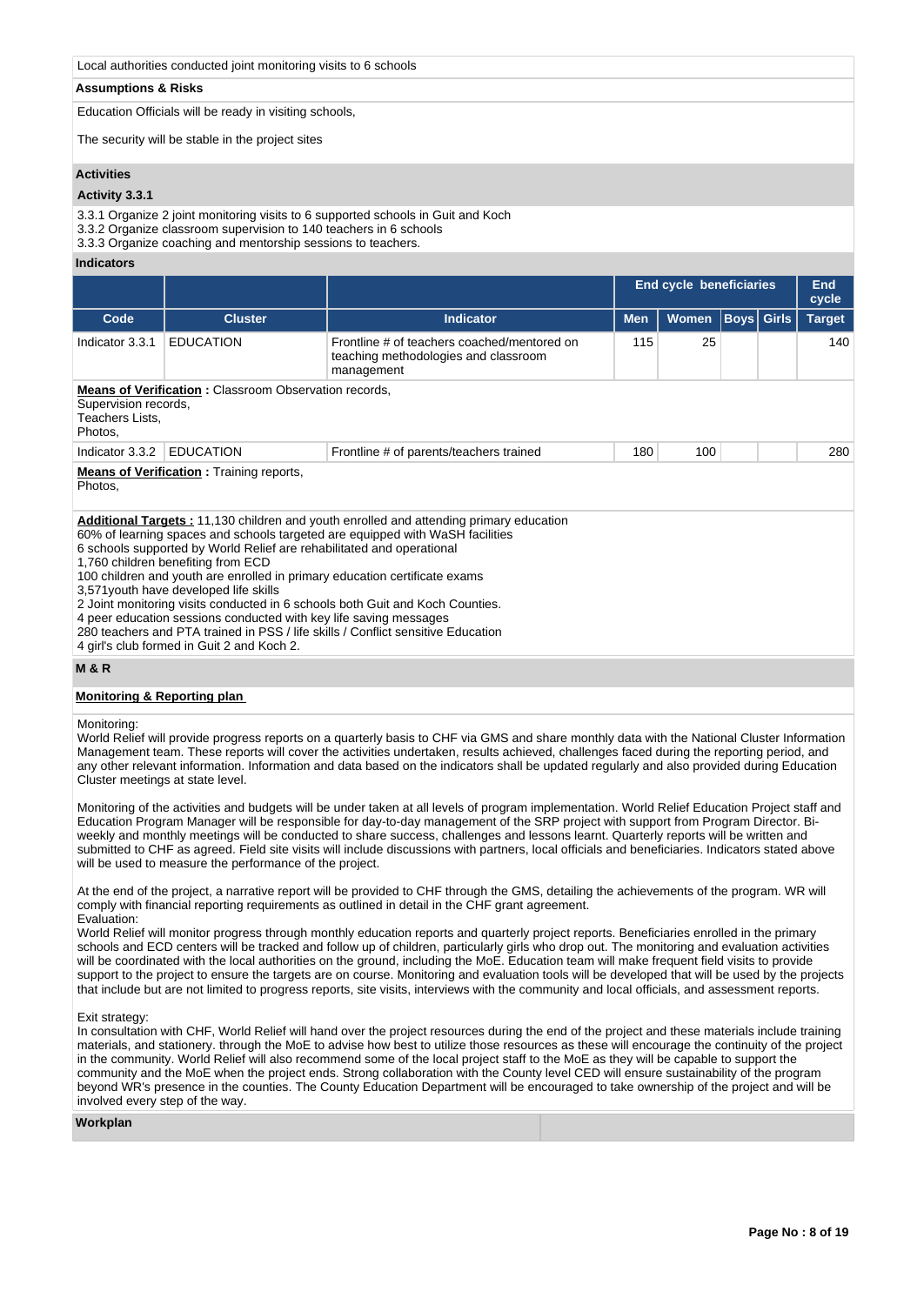| <b>Activitydescription</b>                                                                                                                                                                                                                                                                                                                                                                                                                                                                                                                                                                                                                                                                                                                                                                                                                                                                                                                                                                                                                                       | Year         | 1.      | $\overline{2}$ | 3 | 4 | 5 | 6 | 7 | 8 | 9 |   | 10 11 12       |              |
|------------------------------------------------------------------------------------------------------------------------------------------------------------------------------------------------------------------------------------------------------------------------------------------------------------------------------------------------------------------------------------------------------------------------------------------------------------------------------------------------------------------------------------------------------------------------------------------------------------------------------------------------------------------------------------------------------------------------------------------------------------------------------------------------------------------------------------------------------------------------------------------------------------------------------------------------------------------------------------------------------------------------------------------------------------------|--------------|---------|----------------|---|---|---|---|---|---|---|---|----------------|--------------|
| Activity 1.1.1: 1.1 Carry out rapid assessments and monitor schools in terms of                                                                                                                                                                                                                                                                                                                                                                                                                                                                                                                                                                                                                                                                                                                                                                                                                                                                                                                                                                                  | 2016         |         |                |   |   |   |   |   |   |   | X | X.             | $\mathsf{X}$ |
| facilities and teaching activities;<br>1.2 Rehabilitate or improve identified schools or build new TLS, including gender<br>segregated WASH facilities in coordination with WaSH partners;<br>1.3 Create or revive Parent Teacher Associations (PTAs) and train their members<br>in the basic principles of civic engagement;<br>1.4 Training of Teachers, PTAs, County Education personnel and community<br>leaders in school management;<br>1.5 Recruitment of EiE volunteers, training in child centered teaching skills and<br>monitoring of their activities in compliance with Cluster guidelines and South Sudan<br>Teacher Code of Conduct;<br>1.7 Carry out sensitization campaigns in the community to encourage education<br>and positive discipline, with focus on girl education, and promote learning spaces,<br>included schools as zones of peace;                                                                                                                                                                                               | 2017         | X       | X              |   |   |   |   |   |   |   |   |                |              |
| 1.8 Support to the MoEST in the coordination of the Education Cluster in Unity<br>State.                                                                                                                                                                                                                                                                                                                                                                                                                                                                                                                                                                                                                                                                                                                                                                                                                                                                                                                                                                         |              |         |                |   |   |   |   |   |   |   |   |                |              |
| Activity 1.2.1: Teachers training on Wash and Protection components for schools                                                                                                                                                                                                                                                                                                                                                                                                                                                                                                                                                                                                                                                                                                                                                                                                                                                                                                                                                                                  | 2016         |         |                |   |   |   |   |   |   |   |   | X.             | $\mathsf{X}$ |
|                                                                                                                                                                                                                                                                                                                                                                                                                                                                                                                                                                                                                                                                                                                                                                                                                                                                                                                                                                                                                                                                  | 2017         |         |                |   |   |   |   |   |   |   |   |                |              |
| Activity 1.2.2: Sensitisation of children on hygiene and formation of hygiene clubs<br>in schools                                                                                                                                                                                                                                                                                                                                                                                                                                                                                                                                                                                                                                                                                                                                                                                                                                                                                                                                                                | 2016         |         |                |   |   |   |   |   |   |   |   | $X$ $\mid$ $X$ |              |
|                                                                                                                                                                                                                                                                                                                                                                                                                                                                                                                                                                                                                                                                                                                                                                                                                                                                                                                                                                                                                                                                  | 2017         | X.      | $\mathsf{X}$   |   |   |   |   |   |   |   |   |                |              |
| Activity 1.2.3: Teachers training on identification and referral mechanisims of<br>children with PSS, nutrition, protection and health needs                                                                                                                                                                                                                                                                                                                                                                                                                                                                                                                                                                                                                                                                                                                                                                                                                                                                                                                     | 2016         |         |                |   |   |   |   |   |   |   |   | X.             | $\mathsf{X}$ |
|                                                                                                                                                                                                                                                                                                                                                                                                                                                                                                                                                                                                                                                                                                                                                                                                                                                                                                                                                                                                                                                                  |              |         |                |   |   |   |   |   |   |   |   |                |              |
| Activity 1.2.4: Identification of schools with insufficient or inappropriate wash                                                                                                                                                                                                                                                                                                                                                                                                                                                                                                                                                                                                                                                                                                                                                                                                                                                                                                                                                                                | 2016         |         |                |   |   |   |   |   |   | X | X | ΙX.            |              |
| facilities and building or rehablitation of the facilities in partnership with Wash<br>Partners                                                                                                                                                                                                                                                                                                                                                                                                                                                                                                                                                                                                                                                                                                                                                                                                                                                                                                                                                                  |              |         |                |   |   |   |   |   |   |   |   |                |              |
| Activity $2.1.1$ :<br>2.1 Train teachers in Early Childhood Development (ECD) activities;                                                                                                                                                                                                                                                                                                                                                                                                                                                                                                                                                                                                                                                                                                                                                                                                                                                                                                                                                                        | 2016         |         |                |   |   |   |   |   |   |   |   |                | X            |
| 2.2 Raise awareness of parents and other members of community on the<br>importance of ECD;<br>2.3 Train teachers in evaluation of pupils' knowledge and skills, included life skills;<br>2.4 Train teachers, PTAs and community leaders on the rationale of Education in<br>Emergencies and provide EiE supplies;<br>2.5 Train teachers on PSS and basic counseling skills;<br>2.6 Build the capacities of teachers to identify and refer the special needs of boys<br>and girls;<br>2.7 Train County Education personnel and community members on the basic of<br>child centered methodologies and evaluation;<br>2.8 Support the enrollment of children in national primary education examinations;<br>2.9 Train and develop the capacities of youth to raise awareness on youth related<br>issues among peers and the community and support their active participation in<br>community life;<br>2.10 Support youth led cultural, physical and recreational activities.<br>Activity 3.1.1: 3.1 Train teachers and support peer education activities related to | 2017<br>2016 | X.      | $\mathsf{X}$   |   |   |   |   |   |   |   |   |                | X.           |
| life saving;                                                                                                                                                                                                                                                                                                                                                                                                                                                                                                                                                                                                                                                                                                                                                                                                                                                                                                                                                                                                                                                     |              |         |                |   |   |   |   |   |   |   |   |                |              |
| 3.2 Train teachers on conflict sensitive education;<br>3.3 Train youth on peace building and conflict resolution and support them;<br>3.4 Train teachers on peace education and conflict management.<br>3.5 Train teachers on EiE Curriculum                                                                                                                                                                                                                                                                                                                                                                                                                                                                                                                                                                                                                                                                                                                                                                                                                     | 2017         | $X$ $X$ |                |   |   |   |   |   |   |   |   |                |              |
| Activity 3.2.1: 3.2.1 PTA members formed.<br>3.2.2 Train PTA members on roles and responsibilities, education in emergencies,                                                                                                                                                                                                                                                                                                                                                                                                                                                                                                                                                                                                                                                                                                                                                                                                                                                                                                                                    | 2016         |         |                |   |   |   |   |   |   |   |   | X              | ΙX.          |
| life-skills and psychosocial support.<br>3.2.3 Train PTA members on peace building and conflict management.                                                                                                                                                                                                                                                                                                                                                                                                                                                                                                                                                                                                                                                                                                                                                                                                                                                                                                                                                      | 2017         |         |                |   |   |   |   |   |   |   |   |                |              |
| Activity 3.3.1: 3.3.1 Organize 2 joint monitoring visits to 6 supported schools in Guit<br>and Koch                                                                                                                                                                                                                                                                                                                                                                                                                                                                                                                                                                                                                                                                                                                                                                                                                                                                                                                                                              | 2016         |         |                |   |   |   |   |   |   |   |   |                | X.           |
| 3.3.2 Organize classroom supervision to 140 teachers in 6 schools<br>3.3.3 Organize coaching and mentorship sessions to teachers.                                                                                                                                                                                                                                                                                                                                                                                                                                                                                                                                                                                                                                                                                                                                                                                                                                                                                                                                | 2017         | X       | $\mathsf{X}$   |   |   |   |   |   |   |   |   |                |              |
| <b>OTHER INFO</b>                                                                                                                                                                                                                                                                                                                                                                                                                                                                                                                                                                                                                                                                                                                                                                                                                                                                                                                                                                                                                                                |              |         |                |   |   |   |   |   |   |   |   |                |              |
| <b>Accountability to Affected Populations</b>                                                                                                                                                                                                                                                                                                                                                                                                                                                                                                                                                                                                                                                                                                                                                                                                                                                                                                                                                                                                                    |              |         |                |   |   |   |   |   |   |   |   |                |              |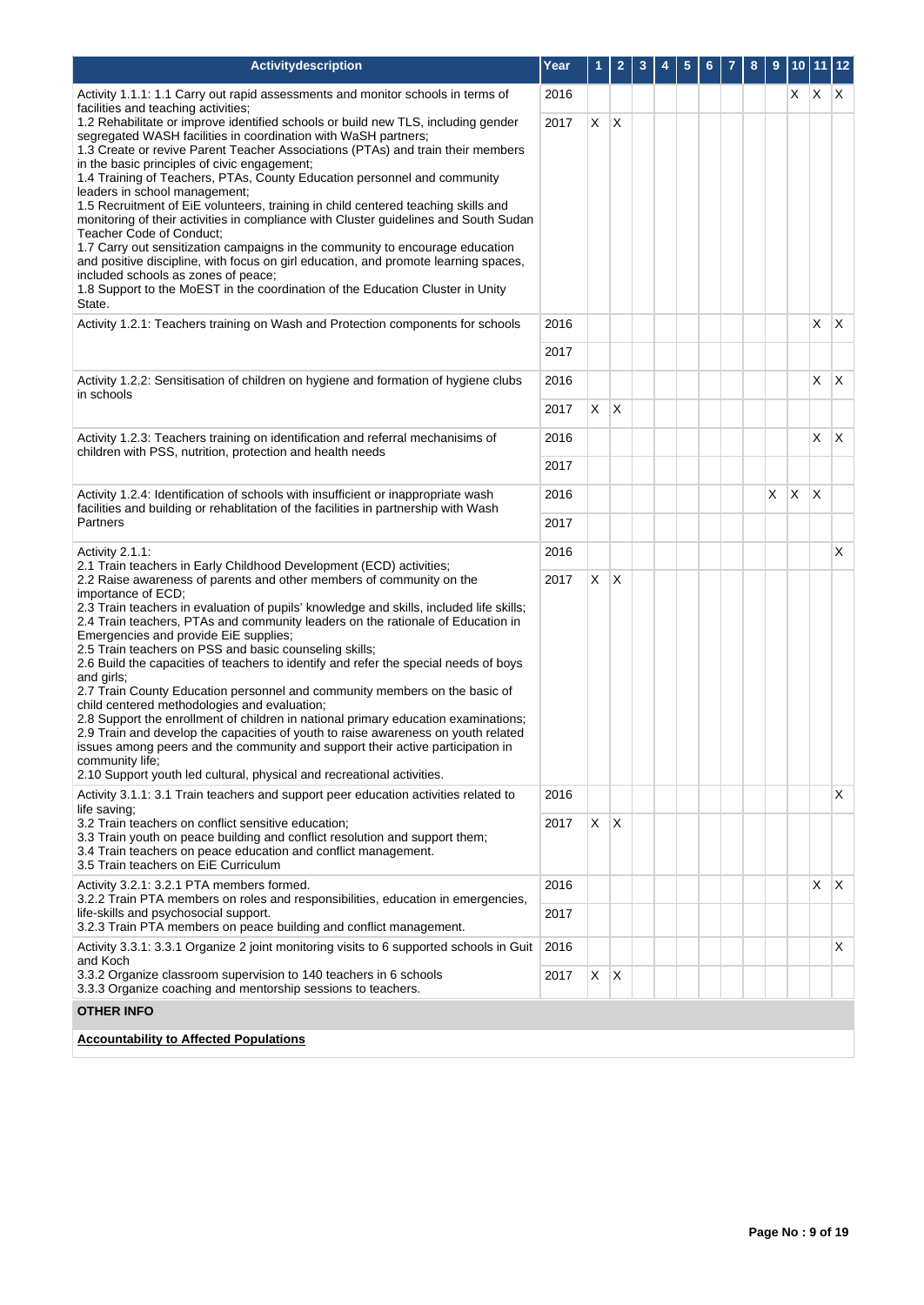The accountability measures/activities that should be undertaken to identify the needs of men, women, boys and girls include: by visibly demonstrate their commitment through personal engagement with the workforce and by showing concern for the health and safety of every individual. They should also demonstrate the same commitment to protecting the environment and process safety risk mitigation.

The education project will target individuals, teachers, children and young people affected directly or indirectly regardless of their sex hence promoting gender equality throughout the project period. Female teachers will be mobilized and identified through active participation of PTA members and encouraging women involvement in the PTA executive leadership to strengthened gender sensitive during the project implementation. Monitoring and evaluation systems will capture information segregated by sex. Women will be involved in the entire process of the program - assessment, implementation, monitoring and evaluation. Girls who have drop Out of school will be mobilized through advocacy /or campaigns of Girl's Education and female teachers will be assigned to act as matrons in order to counsel girls to continue with their education. 55% of the children enrolled in schools will be girls. There is already Girl's Education Clubs (GEC) that plays a big role in educating fellow colleagues to concentrate in their studies in few schools established by World Relief and these groups plays a big role in educating fellow colleagues to concentrate in their education.

HIV/AIDS information and awareness will be integrated into teacher training, community training, and life-skills education and disseminated through all community and life-skills trainings under this project.

World Relief will take care to protect the environment while implementing this project. When building temporary learning spaces, all precautions will be taken to ensure environmental sustainability. The local materials procured for the super structure will be bought from sources who ensure sustainable forestry practices. All waste from building sites will be collected and disposed in designated disposal area. Where possible materials procured locally to prevent degradation of roads in the county.

The project will educate the community on waste disposal (ways to safely burn or bury waste) and the importance of using latrines. All ECD already integrated into nutrition OTP sites have latrines for use by beneficiaries. Three ECD at nutrition sites are located with nutrition and health facilities that have incinerators for waste disposal, and the 3 sites will bury the waste.

### **Implementation Plan**

World Relief in partnership with UNICEF, will coordinate its project activities with the education partners (INTERSOS - Cluster Lead and MercyCorps) as these minimizes the duplication of activities and beneficiaries. World Relief have built a strong collaboration with the MoE, community leaders and its members in order to strengthen and instill in them a "sense of ownership" during the project cycle.

Implementation will involve a mix of international, national non-local, national local and local partners that need to be managed. All staff (including local partners) will be trained and prepared to implement activities connected to this project. In this way it will be ensured that activities will continue if WR international and non-local staff are unable to be on the ground in Koch. Our Education Program Manager will coordinate with the Education Cluster and Ministry of Education on a monthly basis, filling in the 5-W support and updating on trends in child vulnerability.

In collaboration with UNICEF and the Ministry of General Education and Instruction; World Relief proposes to support 6 primary schools, establish 3 ECD (focusing on early childhood development – ECD), and establish 4 temporary learning spaces that also serve as safe spaces for recreation and psychological first aid, benefiting an estimated number of 11,130 children. In order to address the issues of the looted schools WR will, provided by UNICEF, distribute school supplies and recreational kit equipment for all supported schools and a basic "school in a box" for each classroom running in those six primary schools (for a total of 42 boxes), supplementing the student school supplies to stretch their impact while making the schools conducive places to study and teach. In collaboration with UNICEF, WR will identify and recruit the volunteer teachers, conduct teacher training (140), training of 140 PTA members and ongoing mentoring of 140 teachers, conduct evaluation/planning workshops during the project implementation. In addition to the basics of classroom management and using curriculum for lesson planning, throughout the year, the in-service teacher training will cover emergency preparedness, psychosocial support, human rights. WR will also provide some training, notably key Education in Emergencies principles as well as disaster risk reduction. Further physical rehabilitation of the school structures will involve the community in the process, and will require some new materials.

Community mobilization is a key component to making the services accessible to the most vulnerable among the whole population of the counties, the community volunteers will reach out to their population clusters to encourage active participation in mobilizing children to go back to school. Local community leaders and/or church leaders will be informed of the project, and will be requested to assist in creating awareness about the program, participate in evaluation exercises, and will play a significant role in information sharing and identification of community volunteers.

#### Exit strategy:

In consultation with CHF, World Relief will hand over the project resources at the end of the project and these materials include training materials and stationery through the MoE to advise how best to utilize those resources as these will encourage the continuity of the project in the community. World Relief will also recommend some of the local project staff to the MoE as they will be capable to support the community and the MoE when the project ends. Strong collaboration with the County level CED will ensure sustainability of the program beyond WR's presence in the counties. The County Education Department will be encouraged to take ownership of the project and will be involved every step of the way.

### **Coordination with other Organizations in project area**

**Name of the organization Areas/activities of collaboration and rationale** 

## **Environment Marker Of The Project**

B+: Medium environmental impact with mitigation(sector guidance)

### **Gender Marker Of The Project**

2a-The project is designed to contribute significantly to gender equality

#### **Justify Chosen Gender Marker Code**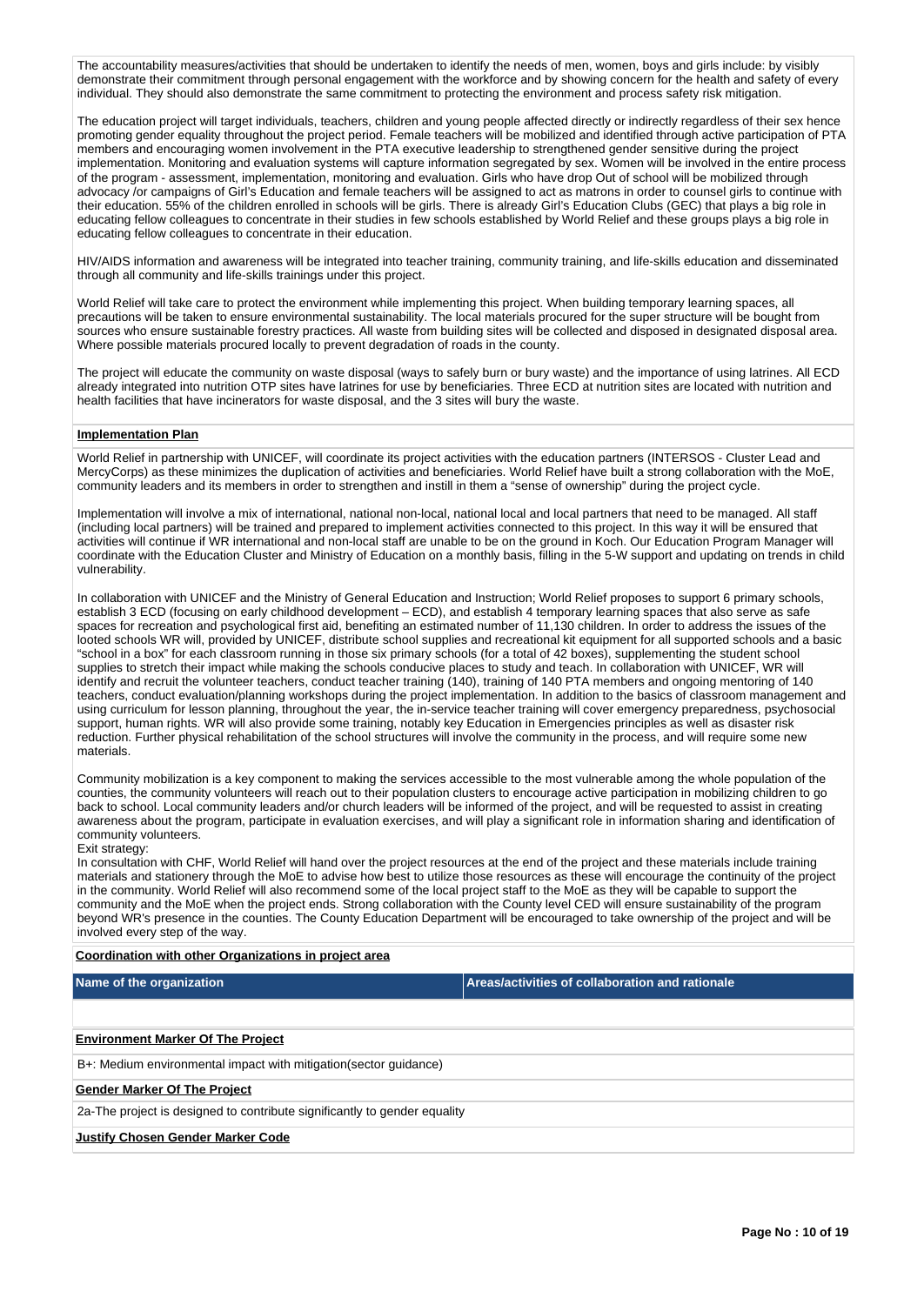The project description shows the needs of women, men, girls and boys affected by conflicts which are consistent through the situation analysis. In preparing this project, interviews were conducted to 50 people (women 15; men 15; Boys 10 and Girls 10) through focus group discussion to collect the current community needs and existing problems affecting children and young people that need intervention. Through the provision of scholastics materials, emergency learning spaces, Psychosocial support training, life-saving messages and recreational activities, the program will equally encourage enrollment of boys and girls, which should prevent them from being made to work at home, or tend cattle, or be recruited as child soldiers. Also, through Back To Learning (BTL) campaigns could improve girls' enrollment and retention in schools. In addition, female teachers should be mobilized to act as Matrons at school to counsel young girls to continue with their education. The community will be sensitized on the importance of girl-child education, Girl education clubs (GEC) will be formed as an advocacy tool for girls' rights in education. Provision of sanitary pads to girls as "hygiene kits" for them during their monthly menstrual cycle and these factor has encouraged drop out of girls from school, in turn if provided these will motivate them to continue schooling.

#### **Protection Mainstreaming**

This project will address protection issues through provision of learning opportunities to all the affected children, both boys and girls enrolled in schools as part of their rights to education. Also, training of teachers, community leaders and other groups on Disaster Risks Reduction and life-skills will reduce the vulnerabilities of the vulnerable populations. The project will promote a culture of peace, including through support for peace education programmes and other non-violent approaches to conflict prevention and resolution. In addition, the project will put some particular attention and adequate resources to the rehabilitation of children affected by armed conflict through counseling, trauma healing, and education, as a preventive measure and as a means of reintegrating them into society. Parents or other care-givers will be encouraged to provide good and consistent support and guidance to the affected children and also create support from friendship/community networks and teachers to the re-establishment of a normal pattern of daily life. Teachers will be encouraged to provide an educational climate which is emotionally positive, open and supportive; and appropriate role models which encourage constructive coping mechanism.

World Relief has a mandate to serve the most vulnerable people around the world. In doing this, it strongly incorporates protection issues into the design, implementation, and evaluation of assistance programs whenever possible and appropriate. This is done in order to assist IDPs and other vulnerable populations to reduce or manage risks from violence, abuse, harassment, and exploitation.

### **Country Specific Information**

#### **Safety and Security**

Security Category 2, international staff are not able to maintain a presence in Guit and Koch: non-local national staff will maintain a presence in Guit and Koch and rotate out on a 3 week schedule. WR will ensure that there is always a non-local staff in Guit and Koch who is able to provide management oversight to the project. Daily communication with the implementation site will be maintained via satellite phone. On the ground staff will be able to provide updates, Project Manager will be able to meet with local partners and county officials. Community groups, local staff and beneficiary representatives will be able to meet with the Project Manager. Monitoring missions will be conducted when security permits.

Security Category 3, international and non-local staff are unable to maintain presence in Koch: Project Manager and non-local staff are able to accompany flights to Koch and conduct management meetings. Local staff and local partners will be responsible for both implementation and management of activities. Daily communication with the implementation site will be maintained via satellite phone. On the ground staff will be able to provide updates, Project Manager will be able to meet with local partners and county officials. Community groups, local staff and beneficiary representatives will be able to meet with the Project Manager. Monitoring missions will be conducted when security permits.

Security Category 4, international and non-local staff not able to fly into Koch: implementation and management of activities will be conducted by local staff and local partners. Daily communication with the implementation site will be maintained via satellite phone. On the ground staff will be assisted to move out of Koch for management meetings in Bentiu, as Koch perceives other locations as a threat. Reports will be provided daily via satellite phone. When security permits, Project Manager and M&E staff will travel to Bentiu for management and monitoring meetings.

### **Access**

Given the uncertainty of future security for access to the site locations, and the complexity of access now that access may deteriorate due to the recurring insecurity in the project sites, all staff and materials must be flown via Bentiu and transported to Guit and also directly to Koch, we have envisioned the following possible scenarios and implications for project management and implementation.

### **BUDGET**

| Code | <b>Budget Line Description</b>                                                                                  |   | D / S Quantity | Unit<br>cost  | <b>Duration</b><br><b>Recurran</b><br>ce | $\frac{9}{6}$<br>charged<br>to CHF | <b>Total Cost</b> |
|------|-----------------------------------------------------------------------------------------------------------------|---|----------------|---------------|------------------------------------------|------------------------------------|-------------------|
|      | <b>Staff and Other Personnel Costs</b>                                                                          |   |                |               |                                          |                                    |                   |
| 1.1  | <b>Country Director</b>                                                                                         | D | $\mathbf{1}$   | 5,250<br>.00. | 6                                        | 5.00                               | 1,575.00          |
|      | County Director oversees WR country operations in South Sudan, charged 5% to CHF                                |   |                |               |                                          |                                    |                   |
| 1.2  | Program Director                                                                                                | D | 1 <sub>1</sub> | 3,800<br>.00  | 6                                        | 5.00                               | 1,140.00          |
|      | Oversees all programmatic aspects. 5% salary charged to CHF                                                     |   |                |               |                                          |                                    |                   |
| 1.3  | <b>Education Program Manager</b>                                                                                | D | 1              | 2,650<br>.00  | 6                                        | 40.00                              | 6,360.00          |
|      | Responsible for the implementation of all education programs both Juba and field locations. 40% charged to CHF. |   |                |               |                                          |                                    |                   |
| 1.4  | Education Project Coordinator - Guit/Koch                                                                       | D |                | 1,500<br>.00  | 6                                        | 30.00                              | 2,700.00          |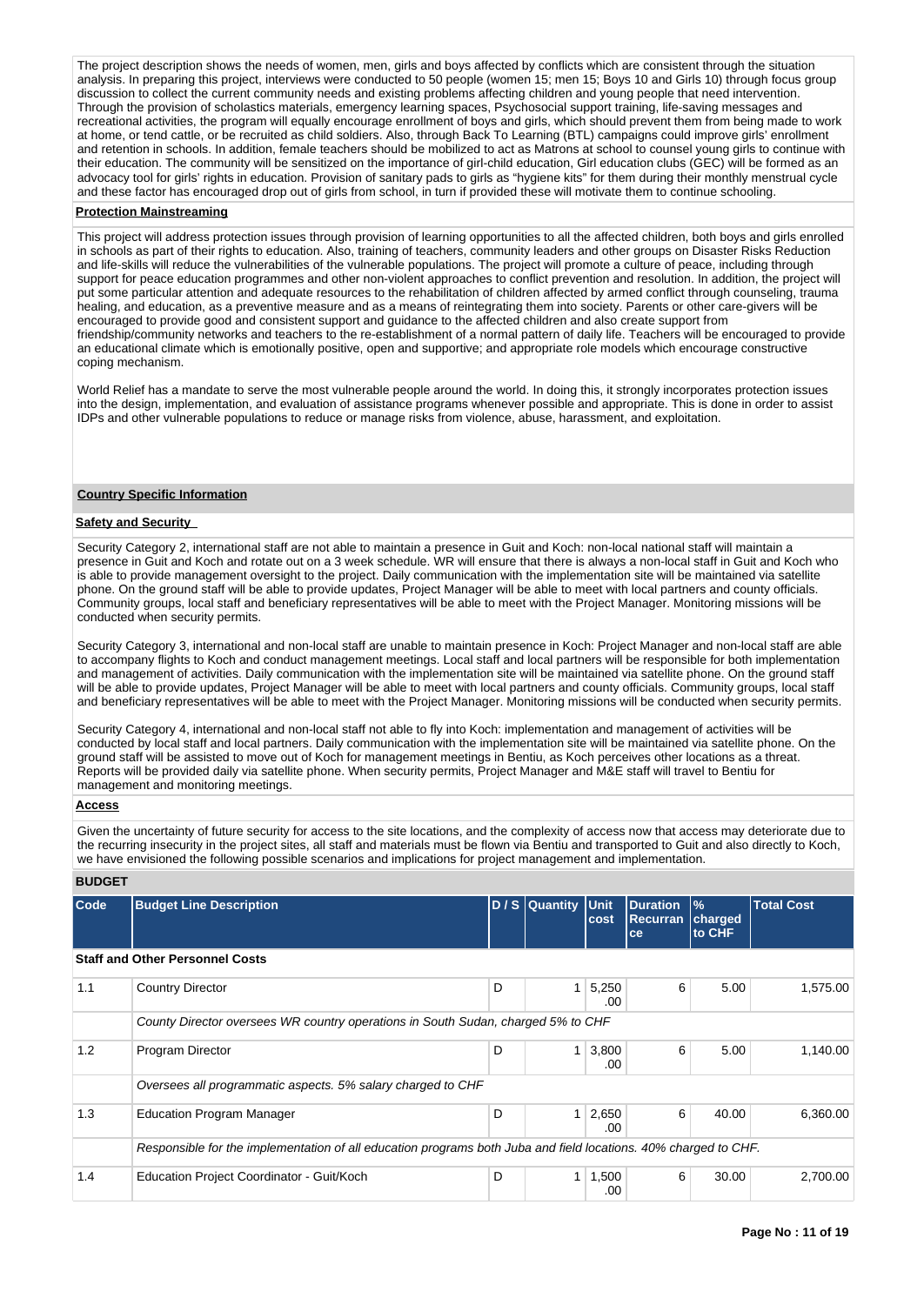|                  | Responsible for coordination of education activities at field level and provide support in training of field project staff. Two for<br>Koch/Boaw and one for Guit. 30% salary charged to CHF |   |                |                        |    |        |           |
|------------------|----------------------------------------------------------------------------------------------------------------------------------------------------------------------------------------------|---|----------------|------------------------|----|--------|-----------|
| 1.5              | Education Program Officer - Guit                                                                                                                                                             | D |                | $1 \mid 1,200$<br>.00  | 6  | 100.00 | 7,200.00  |
|                  | Responsible for supporting education activities at the field location (Guit). 100% charged to CHF.                                                                                           |   |                |                        |    |        |           |
| 1.6              | HR Manager                                                                                                                                                                                   | D |                | $1 \mid 1,100$<br>.00  | 6  | 5.00   | 330.00    |
|                  | Responsible for Human Resource Management and processes for WRSS country wide. 5% charged to CHF                                                                                             |   |                |                        |    |        |           |
| 1.7              | Finance & Admin Manager                                                                                                                                                                      | D |                | $1 \mid 1,300$<br>.00  | 6  | 5.00   | 390.00    |
|                  | Responsible for country financial management. 5% salary charged to CHF.                                                                                                                      |   |                |                        |    |        |           |
| 1.8              | Logistics Officer                                                                                                                                                                            | D | 1 <sup>1</sup> | 800.0<br>0             | 6  | 5.00   | 240.00    |
|                  | Provide support with supply chain management at county office level. 5% Charged to CHF                                                                                                       |   |                |                        |    |        |           |
| 1.9              | Driver                                                                                                                                                                                       | D | 1 <sup>1</sup> | 400.0<br>$\Omega$      | 6  | 5.00   | 120.00    |
|                  | Responsible for driving and minor repairs and servicing of vehicles at field level. 5% charged to CHF.                                                                                       |   |                |                        |    |        |           |
|                  | <b>Section Total</b>                                                                                                                                                                         |   |                |                        |    |        | 20,055.00 |
|                  | Supplies, Commodities, Materials                                                                                                                                                             |   |                |                        |    |        |           |
| 2.1              | Transportation and distribution of materials                                                                                                                                                 | D |                | $1 \mid 1,000$<br>.00  | 12 | 100.00 | 12,000.00 |
|                  | Charter flight for transporting education materials and supplies to the field locations (Guit & Koch). 100% charged to CHF.                                                                  |   |                |                        |    |        |           |
| $2.2\,$          | ECD kits 12 (In Kind)                                                                                                                                                                        |   | 0              | 0.00                   | 0  | 0.00   | 0.00      |
|                  | In kind                                                                                                                                                                                      |   |                |                        |    |        |           |
| 2.3              | School in-a-box Kits 90 (In kind)                                                                                                                                                            |   | $\Omega$       | 0.00                   | 0  | 0.00   | 0.00      |
|                  | In kind                                                                                                                                                                                      |   |                |                        |    |        |           |
| 2.4              | Recreational Kits 40 (In Kind)                                                                                                                                                               |   | 0              | 0.00                   | 0  | 0.00   | 0.00      |
|                  | In kind                                                                                                                                                                                      |   |                |                        |    |        |           |
| 2.5              | Blackboards (In Kind)                                                                                                                                                                        |   | 0              | 0.00                   | 0  | 0.00   | 0.00      |
|                  | In kind                                                                                                                                                                                      |   |                |                        |    |        |           |
| 2.6              | Stationaries                                                                                                                                                                                 | D | 1 <sup>1</sup> | 600.0                  | 6  | 100.00 | 3,600.00  |
|                  | office supplies (reams of papers, cartridge, ink), chairs, tables etc. 100% charged to CHF.                                                                                                  |   |                |                        |    |        |           |
| 2.7              | Teachers Professional Development Support Packages:<br>Incentives for Volunteer teachers (140 teachers in 6 TLS)                                                                             | D |                | 140 70.00              | 6  | 100.00 | 58,800.00 |
|                  | Teaching facilitators incentives: 70USDx140paxX1month. 100% charged to CHF.                                                                                                                  |   |                |                        |    |        |           |
| 2.8              | Training of Teachers in Psychosocial support and life skills<br>(140 Pax)                                                                                                                    | D |                | $1 \, 6,000$<br>.00    | 1  | 100.00 | 6,000.00  |
|                  | Refreshments (tea, Lunch) and transport refund for the participants during the training. 100% charged to CHF.                                                                                |   |                |                        |    |        |           |
| 2.9              | Training of PTAs in emergency preparedness and roles and<br>responsibilities (140 Pax)                                                                                                       | D |                | $1 \mid 5,500$<br>.00  | 1  | 100.00 | 5,500.00  |
|                  | Refreshments (tea, Lunch) and transport refund for the participants during the training. 100% charged to CHF.                                                                                |   |                |                        |    |        |           |
| 2.10             | Emergency Assesments in Guit & Koch (one per County)                                                                                                                                         | D |                | $1 \,   \, 350.0$<br>0 | 1  | 100.00 | 350.00    |
|                  | Printing of assessment tools and 100% charged to CHF.                                                                                                                                        |   |                |                        |    |        |           |
|                  | <b>Section Total</b>                                                                                                                                                                         |   |                |                        |    |        | 86,250.00 |
| <b>Equipment</b> |                                                                                                                                                                                              |   |                |                        |    |        |           |
| 3.1              | Training materials                                                                                                                                                                           | D |                | 2 500.0<br>0           | 1  | 100.00 | 1,000.00  |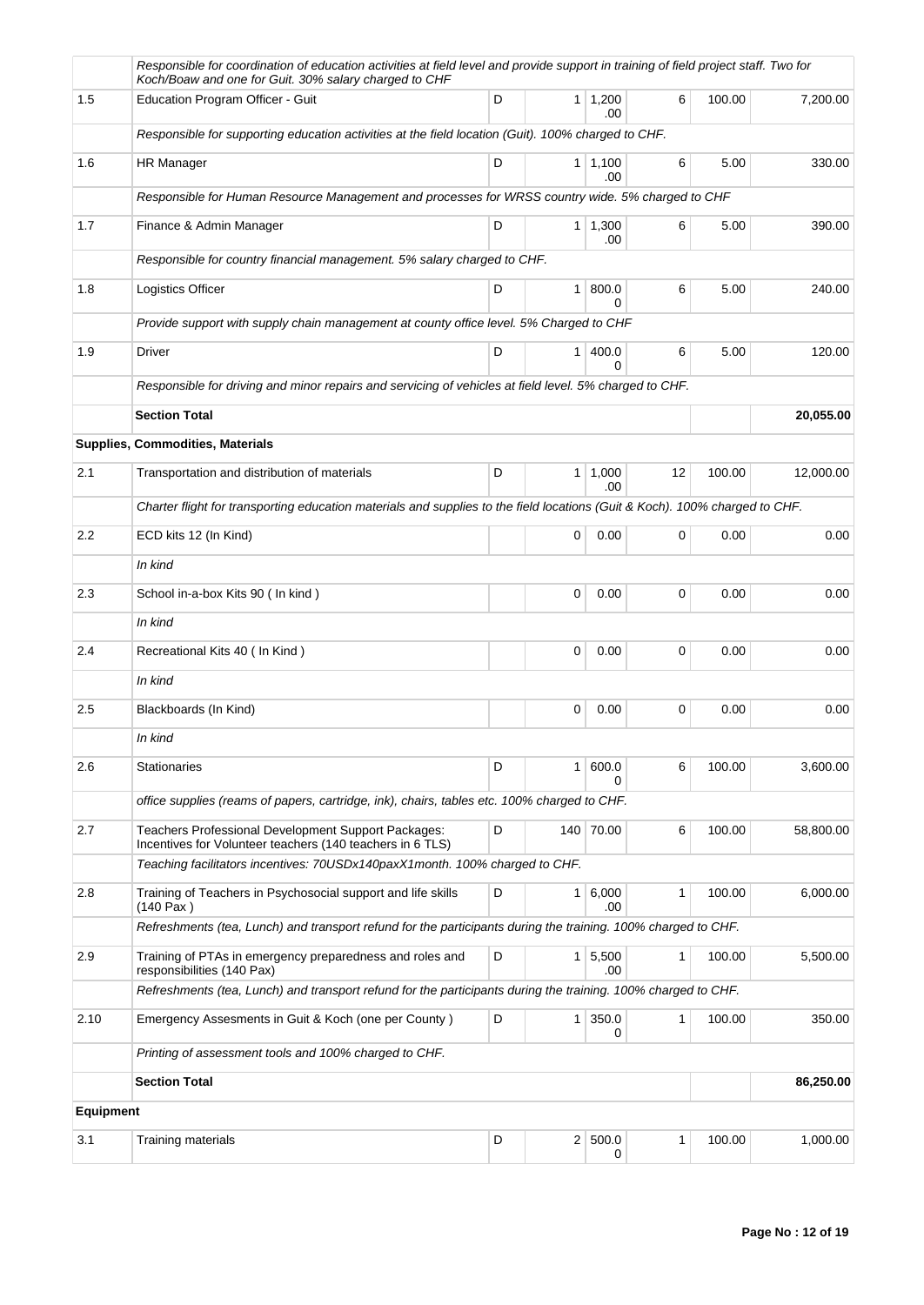|               | Flip charts, Flip chart stand, Note books, Pens, Masking tape, Manilla cards, pencil, colours                                                                    |        |                |                       |    |        |           |
|---------------|------------------------------------------------------------------------------------------------------------------------------------------------------------------|--------|----------------|-----------------------|----|--------|-----------|
|               | <b>Section Total</b>                                                                                                                                             |        |                |                       |    |        | 1,000.00  |
|               | <b>Contractual Services</b>                                                                                                                                      |        |                |                       |    |        |           |
| 4.1           | Rehabilitate two (2) classrooms; Guit 1 and Koch 1                                                                                                               | D      | $\overline{2}$ | 1,000<br>.00          | 6  | 100.00 | 12,000.00 |
|               | Rehabilitate damaged and destroyed classrooms                                                                                                                    |        |                |                       |    |        |           |
| 4.2           | Build four (4) semi-permanent classrooms structures; Guit 2<br>and Koch 2                                                                                        | 100.00 | 28,800.00      |                       |    |        |           |
|               | Build semi-permanent classrooms in a newly re-opened schools                                                                                                     |        |                |                       |    |        |           |
|               | <b>Section Total</b>                                                                                                                                             |        |                |                       |    |        | 40,800.00 |
| <b>Travel</b> |                                                                                                                                                                  |        |                |                       |    |        |           |
| 5.1           | Local air travels                                                                                                                                                | D      | 3 <sup>1</sup> | 400.0<br>0            | 6  | 100.00 | 7,200.00  |
|               | Travel to field and back to Juba for Program staff                                                                                                               |        |                |                       |    |        |           |
| 5.2           | Ground travels and per diems                                                                                                                                     | D      | 2 <sup>1</sup> | 100.0<br>0            | 30 | 100.00 | 6,000.00  |
|               | Hire of vehicle within the field locations and feeding for project staff                                                                                         |        |                |                       |    |        |           |
|               | <b>Section Total</b>                                                                                                                                             |        |                |                       |    |        | 13,200.00 |
|               | <b>Transfers and Grants to Counterparts</b>                                                                                                                      |        |                |                       |    |        |           |
| 6.1           | Bank charges                                                                                                                                                     | D      | 1              | 100.0<br>0            | 6  | 100.00 | 600.00    |
|               | Transactions and transfers charges of project money to the filed locations                                                                                       |        |                |                       |    |        |           |
|               | <b>Section Total</b>                                                                                                                                             |        |                |                       |    |        | 600.00    |
|               | <b>General Operating and Other Direct Costs</b>                                                                                                                  |        |                |                       |    |        |           |
| 7.1           | Motor Vehicle Maintenance and Depreciation                                                                                                                       | D      | 1              | 500.0<br>$\Omega$     | 6  | 30.00  | 900.00    |
|               | Repairs and maintenance of motor vehicle and replacement of tyres. 30% charged to CHF                                                                            |        |                |                       |    |        |           |
| 7.2           | Fuel                                                                                                                                                             | D      | 1              | 500.0<br>U            | 6  | 100.00 | 3,000.00  |
|               | Vehicle use for transportation of education materials and supplies from main store to project sites (remote areas) and supervisory<br>trips. 100% charged to CHF |        |                |                       |    |        |           |
| 7.3           | Office Operation - Guit                                                                                                                                          | D      |                | $1 \mid 1,200$<br>.00 | 6  | 50.00  | 3,600.00  |
|               | Cost of running the office in the field. 50% is charged to CHF                                                                                                   |        |                |                       |    |        |           |
| 7.4           | Office Operation - Koch/Buaw                                                                                                                                     | D      |                | $2 \mid 1,200$<br>.00 | 6  | 30.00  | 4,320.00  |
|               | Cost of running the office in the field - 30% is allocated to CHF                                                                                                |        |                |                       |    |        |           |
| 7.5           | Communications - Thuraya, VSAT, Mobile Phone                                                                                                                     | D      | $\mathbf{1}$   | 250.0<br>0            | 6  | 50.00  | 750.00    |
|               | Airtime for project staff and Thuraya communications with field. 50% charged to CHF                                                                              |        |                |                       |    |        |           |
| 7.6           | Accommodation and Food - Guit                                                                                                                                    | D      | $\mathbf{1}$   | 1,000<br>.00          | 6  | 50.00  | 3,000.00  |
|               | Accommodation and food for 3 program staff in Guit. 50% charged to CHF                                                                                           |        |                |                       |    |        |           |
| 7.7           | Accommodation and Food - Koch/Buaw                                                                                                                               | D      |                | $2 \mid 1,000$<br>.00 | 6  | 30.00  | 3,600.00  |
|               | Accommodation and food for 2 program staff in Koch. 30% charged to CHF                                                                                           |        |                |                       |    |        |           |
| 7.8           | Office Rent, Maintenance and Utilities - Juba                                                                                                                    | D      | $\mathbf{1}$   | 4,200<br>.00          | 6  | 20.00  | 5,040.00  |
|               | Rent, water, stationery, minor repairs, etc for Country office. 20% charged to CHF                                                                               |        |                |                       |    |        |           |
| 7.9           | Accommodation, Maintenance and Food - Juba                                                                                                                       | D      | 1              | 1,500<br>.00          | 6  | 20.00  | 1,800.00  |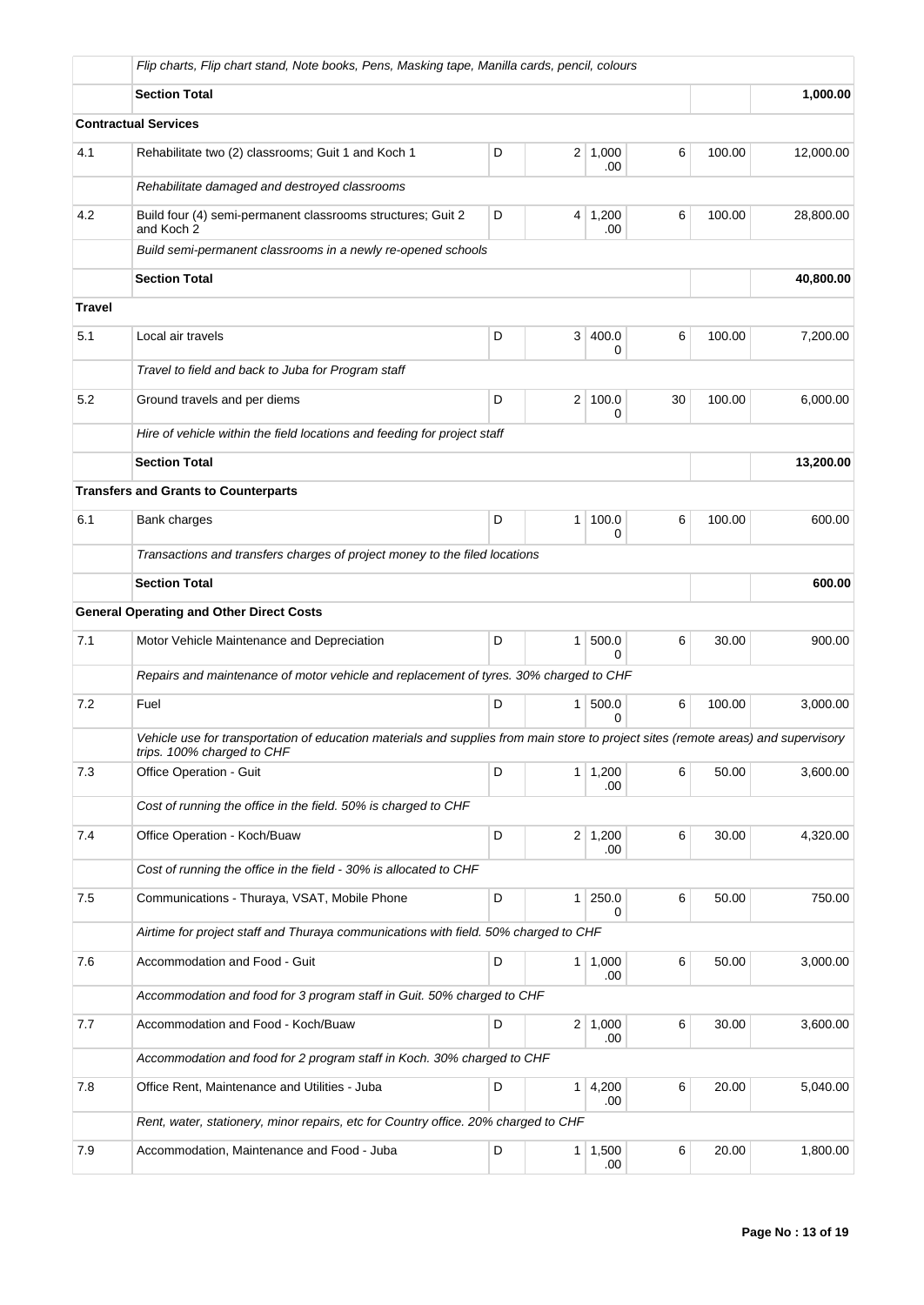|                             | Accommodation and food for program staff in Juba. 20% charged to CHF                          |   |        |            |   |        |            |
|-----------------------------|-----------------------------------------------------------------------------------------------|---|--------|------------|---|--------|------------|
| 7.10                        | Monitoring and Evaluation                                                                     | D | 1      | 500.0<br>0 | 6 | 100.00 | 3,000.00   |
|                             | Printing of tools, hire of volunteers, refreshments of the participants. 100% charged to CHF. |   |        |            |   |        |            |
| 7.11                        | Security Equipment and Supplies                                                               | D | 1      | 500.0<br>0 | 6 | 100.00 | 3,000.00   |
|                             | Procurement of security equipments and supplies for field locations. 100% charged to CHF.     |   |        |            |   |        |            |
|                             | <b>Section Total</b>                                                                          |   |        |            |   |        | 32,010.00  |
| <b>SubTotal</b>             |                                                                                               |   | 181.00 |            |   |        | 193,915.00 |
| Direct                      |                                                                                               |   |        |            |   |        | 193,915.00 |
| Support                     |                                                                                               |   |        |            |   |        |            |
| <b>PSC Cost</b>             |                                                                                               |   |        |            |   |        |            |
| <b>PSC Cost Percent</b>     |                                                                                               |   |        |            |   |        | 7.00       |
| <b>PSC Amount</b>           |                                                                                               |   |        |            |   |        | 13,574.05  |
| <b>Total Cost</b>           |                                                                                               |   |        |            |   |        | 207,489.05 |
| <b>Grand Total CHF Cost</b> |                                                                                               |   |        |            |   |        | 207,489.05 |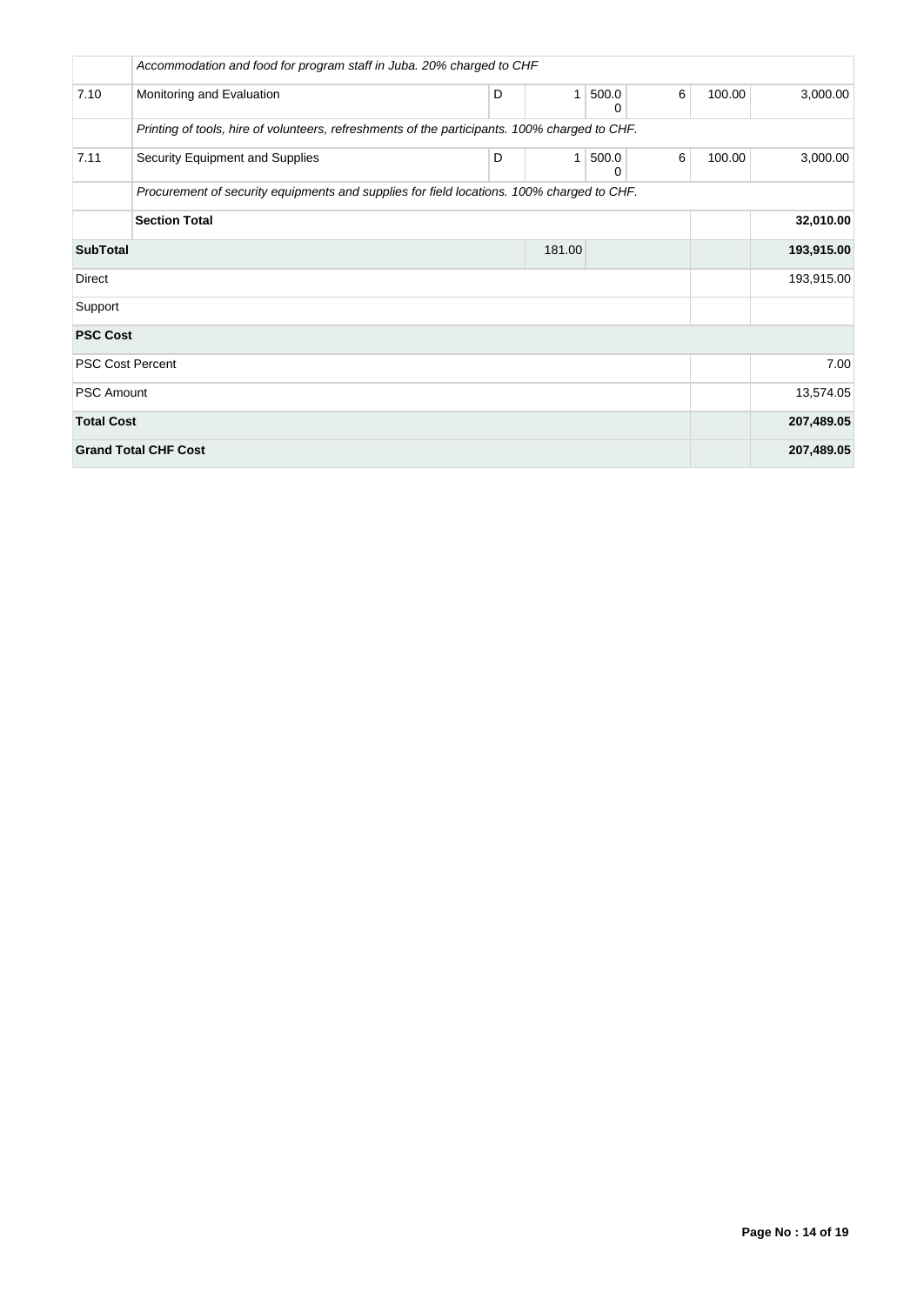## **Project Locations**

| <b>Location</b> | <b>Estimated</b><br>percentage<br>of budget<br>for each<br><b>location</b> |     | <b>Estimated number of beneficiaries</b> | for each location |       |              | <b>Activity Name</b>                                                                                                                                                                                                                                                                                                                                                                                                                                                                                                                                                                                                                                                                                                                                                                                                                                                                                                                                                                                                                                                                                                                                                                                                                                                                                                                                                                                                                                                                                                                                                                                                                                                                                                                                                                                                                                                                                                                                                                                                                                                                                                                                                                                                                                                                                                                                                                                                                                                                                                                                                                                                                                                                                                                                                                                                                                                                                                                                                                                                                                             |  |  |  |
|-----------------|----------------------------------------------------------------------------|-----|------------------------------------------|-------------------|-------|--------------|------------------------------------------------------------------------------------------------------------------------------------------------------------------------------------------------------------------------------------------------------------------------------------------------------------------------------------------------------------------------------------------------------------------------------------------------------------------------------------------------------------------------------------------------------------------------------------------------------------------------------------------------------------------------------------------------------------------------------------------------------------------------------------------------------------------------------------------------------------------------------------------------------------------------------------------------------------------------------------------------------------------------------------------------------------------------------------------------------------------------------------------------------------------------------------------------------------------------------------------------------------------------------------------------------------------------------------------------------------------------------------------------------------------------------------------------------------------------------------------------------------------------------------------------------------------------------------------------------------------------------------------------------------------------------------------------------------------------------------------------------------------------------------------------------------------------------------------------------------------------------------------------------------------------------------------------------------------------------------------------------------------------------------------------------------------------------------------------------------------------------------------------------------------------------------------------------------------------------------------------------------------------------------------------------------------------------------------------------------------------------------------------------------------------------------------------------------------------------------------------------------------------------------------------------------------------------------------------------------------------------------------------------------------------------------------------------------------------------------------------------------------------------------------------------------------------------------------------------------------------------------------------------------------------------------------------------------------------------------------------------------------------------------------------------------------|--|--|--|
|                 |                                                                            | Men | <b>Women</b>                             | <b>Boys</b>       | Girls | <b>Total</b> |                                                                                                                                                                                                                                                                                                                                                                                                                                                                                                                                                                                                                                                                                                                                                                                                                                                                                                                                                                                                                                                                                                                                                                                                                                                                                                                                                                                                                                                                                                                                                                                                                                                                                                                                                                                                                                                                                                                                                                                                                                                                                                                                                                                                                                                                                                                                                                                                                                                                                                                                                                                                                                                                                                                                                                                                                                                                                                                                                                                                                                                                  |  |  |  |
| Unity -> Guit   | 40                                                                         | 955 |                                          | 971 3,251 1,225   |       |              | 6,402 Activity 1.1.1 : 1.1 Carry out rapid assessments<br>and monitor schools in terms of facilities and<br>teaching activities;<br>1.2 Rehabilitate or improve identified schools or<br>build new TLS, including gender segregated<br>WASH facilities in coordination with WaSH<br>partners;<br>1.3 Create or revive Parent Teacher Associations<br>(PTAs) and train their members in the basic<br>principles of civic engagement;<br>1.4 Training of Teachers, PTAs, County<br>Education personnel and community leaders in<br>school management;<br>1.5 Recruitment of EiE volunteers, training in<br>child centered teaching skills and monitoring of<br>their activities in compliance with Cluster<br>guidelines and South Sudan Teacher Code of<br>Conduct:<br>1.7 Carry out sensitization campaigns in the<br>community to encourage education and positive<br>discipline, with focus on girl education, and<br>promote learning spaces, included schools as<br>zones of peace;<br>1.8 Support to the MoEST in the coordination of<br>the Education Cluster in Unity State.<br>Activity $2.1.1$ :<br>2.1 Train teachers in Early Childhood<br>Development (ECD) activities;<br>2.2 Raise awareness of parents and other<br>members of community on the importance of<br>ECD;<br>2.3 Train teachers in evaluation of pupils'<br>knowledge and skills, included life skills;<br>2.4 Train teachers, PTAs and community leaders<br>on the rationale of Education in Emergencies and<br>provide EiE supplies;<br>2.5 Train teachers on PSS and basic counseling<br>skills:<br>2.6 Build the capacities of teachers to identify<br>and refer the special needs of boys and girls;<br>2.7 Train County Education personnel and<br>community members on the basic of child<br>centered methodologies and evaluation;<br>2.8 Support the enrollment of children in national<br>primary education examinations;<br>2.9 Train and develop the capacities of youth to<br>raise awareness on youth related issues among<br>peers and the community and support their<br>active participation in community life;<br>2.10 Support youth led cultural, physical and<br>recreational activities.<br>Activity 3.1.1: 3.1 Train teachers and support<br>peer education activities related to life saving;<br>3.2 Train teachers on conflict sensitive education;<br>3.3 Train youth on peace building and conflict<br>resolution and support them;<br>3.4 Train teachers on peace education and<br>conflict management.<br>3.5 Train teachers on EiE Curriculum<br>Activity 3.2.1 : 3.2.1 PTA members formed.<br>3.2.2 Train PTA members on roles and<br>responsibilities, education in emergencies, life-<br>skills and psychosocial support.<br>3.2.3 Train PTA members on peace building and<br>conflict management.<br>Activity 3.3.1 : 3.3.1 Organize 2 joint monitoring<br>visits to 6 supported schools in Guit and Koch<br>3.3.2 Organize classroom supervision to 140<br>teachers in 6 schools<br>3.3.3 Organize coaching and mentorship<br>sessions to teachers. |  |  |  |